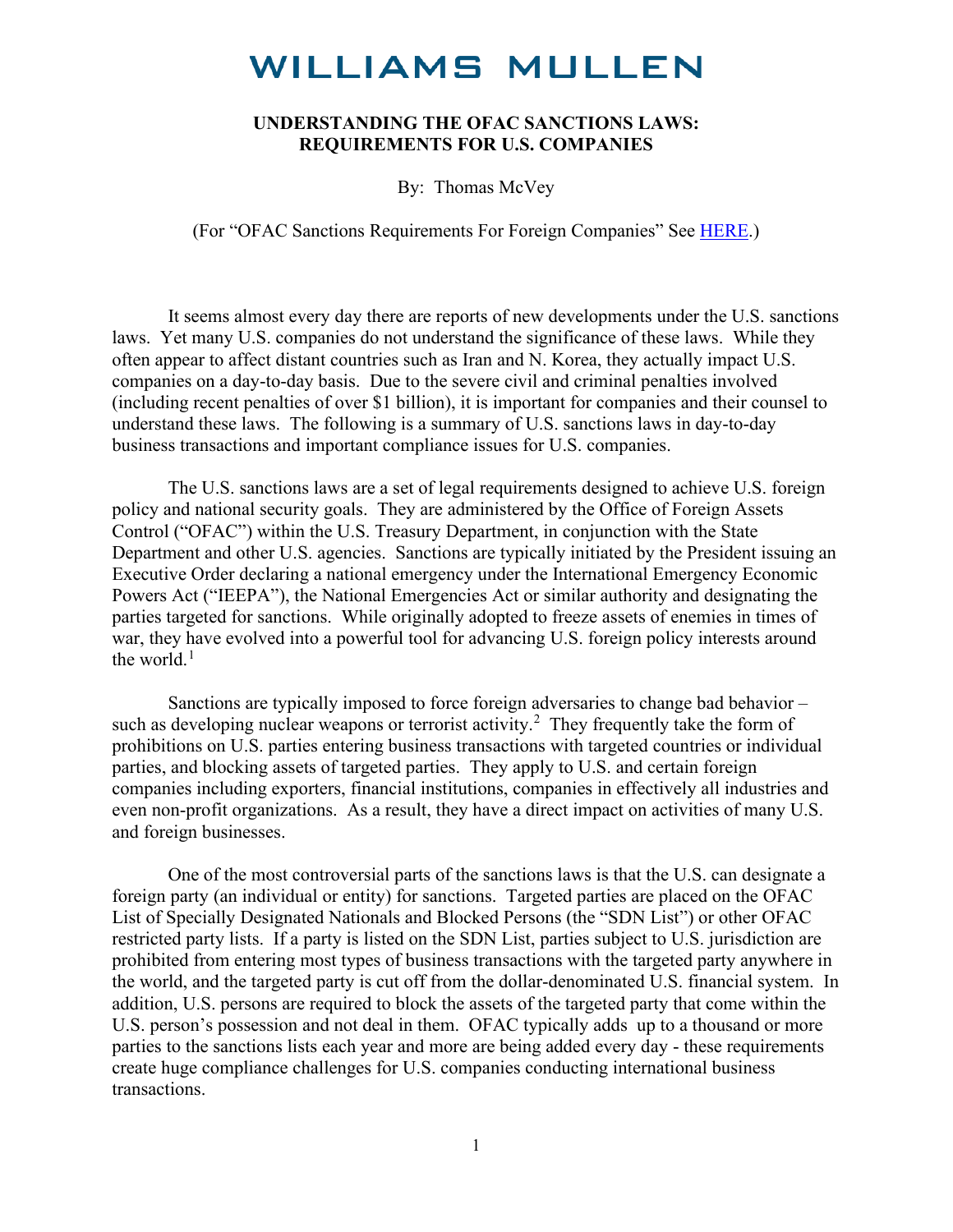#### **Requirements Under the Sanctions Laws**

The sanctions laws are a collection of 35 separate regulatory programs - a list of the current OFAC sanctions programs is set forth below. The terms of each sanctions program are different and each one must be considered separately.<sup>[3](#page-17-2)</sup> Due to the incremental nature of the programs, they are amended frequently, sometimes weekly, and require regular compliance monitoring by U.S. companies.<sup>[4](#page-17-3)</sup> A listing of the current U.S. sanctions programs is as follows:

Country-Based Sanctions Programs

- Balkans-Related Sanctions
- Belarus Sanctions
- Burundi Sanctions
- Central African Republic Sanctions
- Chinese Military Companies Sanctions
- Cuba Sanctions
- Democratic Republic of the Congo-Related Sanctions
- Hong Kong Related Sanctions
- **Iran Sanctions**
- Iraq-Related Sanctions
- Lebanon-Related Sanctions
- Libya Sanctions
- Mali-Related Sanctions
- Nicaragua-Related Sanctions
- North Korea Sanctions
- Somalia Sanctions
- Sudan and Dafur Sanctions
- South Sudan-Related Sanctions
- Syria Sanctions
- Syria-Related Sanctions
- Ukraine/ Russia-Related Sanctions (including the Crimea Region of Ukraine)
- Venezuela-Related Sanctions
- Yemen-Related Sanctions
- Zimbabwe Sanctions

#### Policy-Based Sanctions Programs

- Blocking Property of Certain Persons Associated with the International Criminal Court Sanctions
- Countering America's Adversaries Through Sanctions Act of 2017 (CAATSA)
- Counter Narcotics Trafficking Sanctions
- Counter Terrorism Sanctions
- Cyber-Related Sanctions
- Foreign Interference In A United States Election Sanctions
- Global Magnitsky Sanctions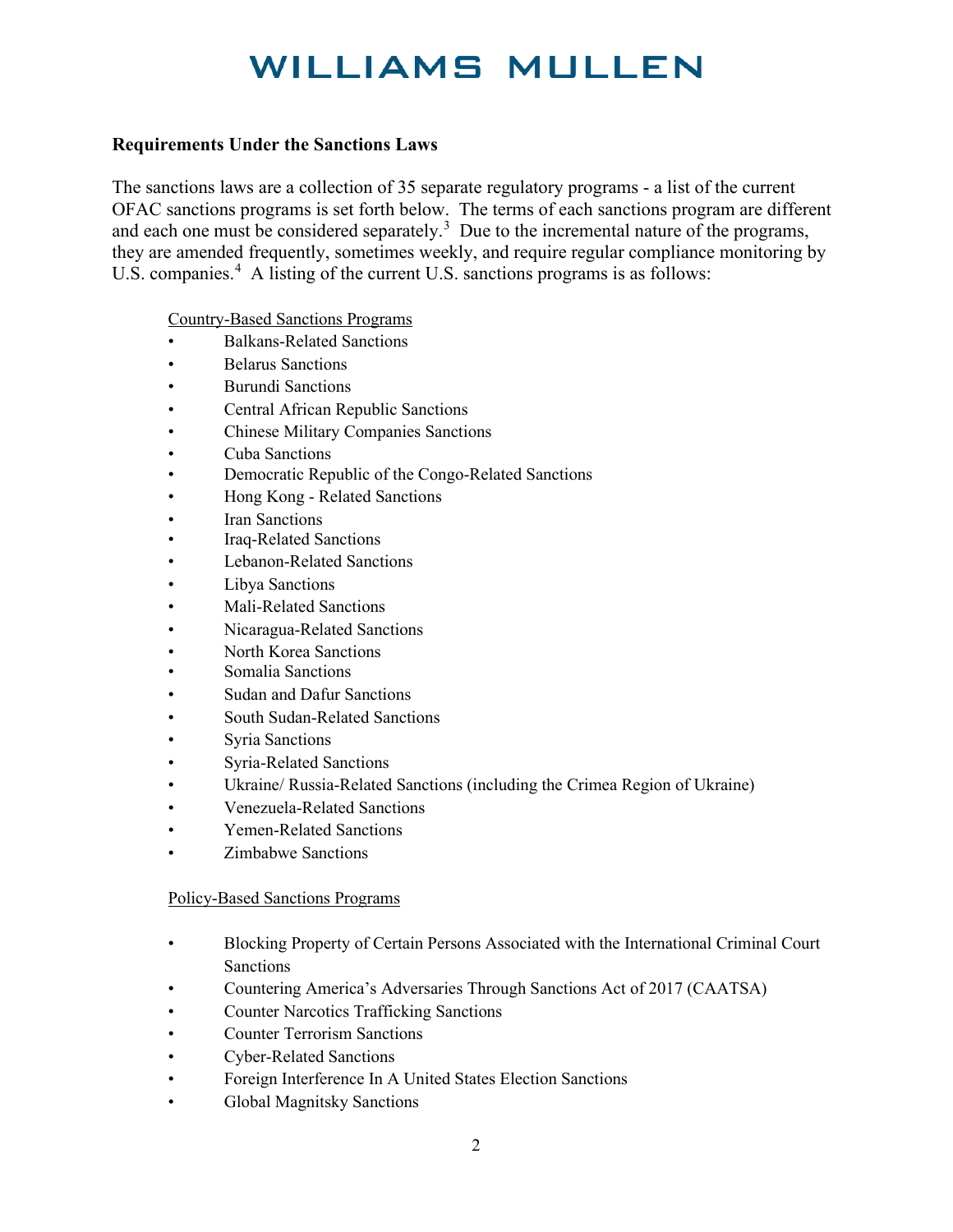- Magnitsky Sanctions
- Non-Proliferation Sanctions
- Rough Diamond Trade Controls
- Transnational Criminal Organizations

*Country-Level and Policy-Level Programs*. Certain of the sanctions programs are focused on individual countries (the "country-level programs"), while others target specific activities on a global basis such as terrorist and non-proliferation sanctions (the "policy-level programs"). Under a number of the country-level programs (such as Iran, Syria, N. Korea, Cuba and the Crimea region of Ukraine – the "comprehensive sanctions programs") U.S. persons are prohibited from entering into effectively all business transactions with the targeted country, its government and its nationals, including the export and import of products, technologies and services, payments and investments, subject to exceptions described below.<sup>[5](#page-17-4)</sup> For other countrylevel programs, such as Russia, Ukraine and Venezuela, certain business activities within the country are prohibited but others are permitted (the "partial sanctions programs"). For example under the Venezuela sanctions program entering transactions with the Government of Venezuela and certain Venezuelan government-owned entities (including Petroleos de Venezuela, SA) are prohibited (along with other restricted activities), but certain other business activities in Venezuela are allowed. In certain cases the program may impose restrictions on sectors of a country's economy, such as restrictions in the energy, financial services and defense sectors in Russia.

The current program for Russia/Ukraine is an excellent example of a partial sanctions program. In response to Russia's invasion of Ukraine, President Obama initially imposed sanctions on a small number of Russian political leaders. When Russia continued military actions in Ukraine, the sanctions were expanded to a wider group of political and business leaders and Russian companies (including a number of well known Russian "oligarchs"), and a total embargo on business involving the Crimea region of Ukraine. Eventually the U.S. placed restrictions on entering certain transactions with targeted Russian companies in the energy, financial and defense sectors, although many other types of business activities in Russia are still permitted. During this period, the Bureau of Industry and Security ("BIS") also imposed sanctions on Russia under the Export Administration Regulations ("EAR") prohibiting certain activities involving Russian deepwater, Arctic and shale energy production.<sup>[6](#page-17-5)</sup> More recently President Trump imposed additional sanctions on Russian parties for cybersecurity violations, meddling in U.S. elections, corruption and human rights abuses.<sup>[7](#page-17-6)</sup>

There have also been significant, and growing, sanctions activities involving China even though there is not a formal country-level sanctions program for China. These include: (i) the designation of multiple Chinese companies and banks on the SDN List for facilitating sales to N. Korea, Iran and Venezuela; (ii) the U.S. ban on investing in securities of certain public Chinese companies with ties to the Chinese military;<sup>[8](#page-17-7)</sup> (iii) the recent Executive Order on Securing the Information and Communications Technology and Services Supply Chain (which imposed restrictions on the purchase of assets of the Chinese social media companies TikTok and WeChat);<sup>[9](#page-17-8)</sup> (iv) the issuance of the Xinjiang Supply Chain Business Advisory advising U.S. companies of the risks of entering transactions with Chinese companies engaged in human rights abuses targeting the Uyghurs Muslim minority group in the Uyghur Autonomous Region;<sup>[10](#page-17-9)</sup> and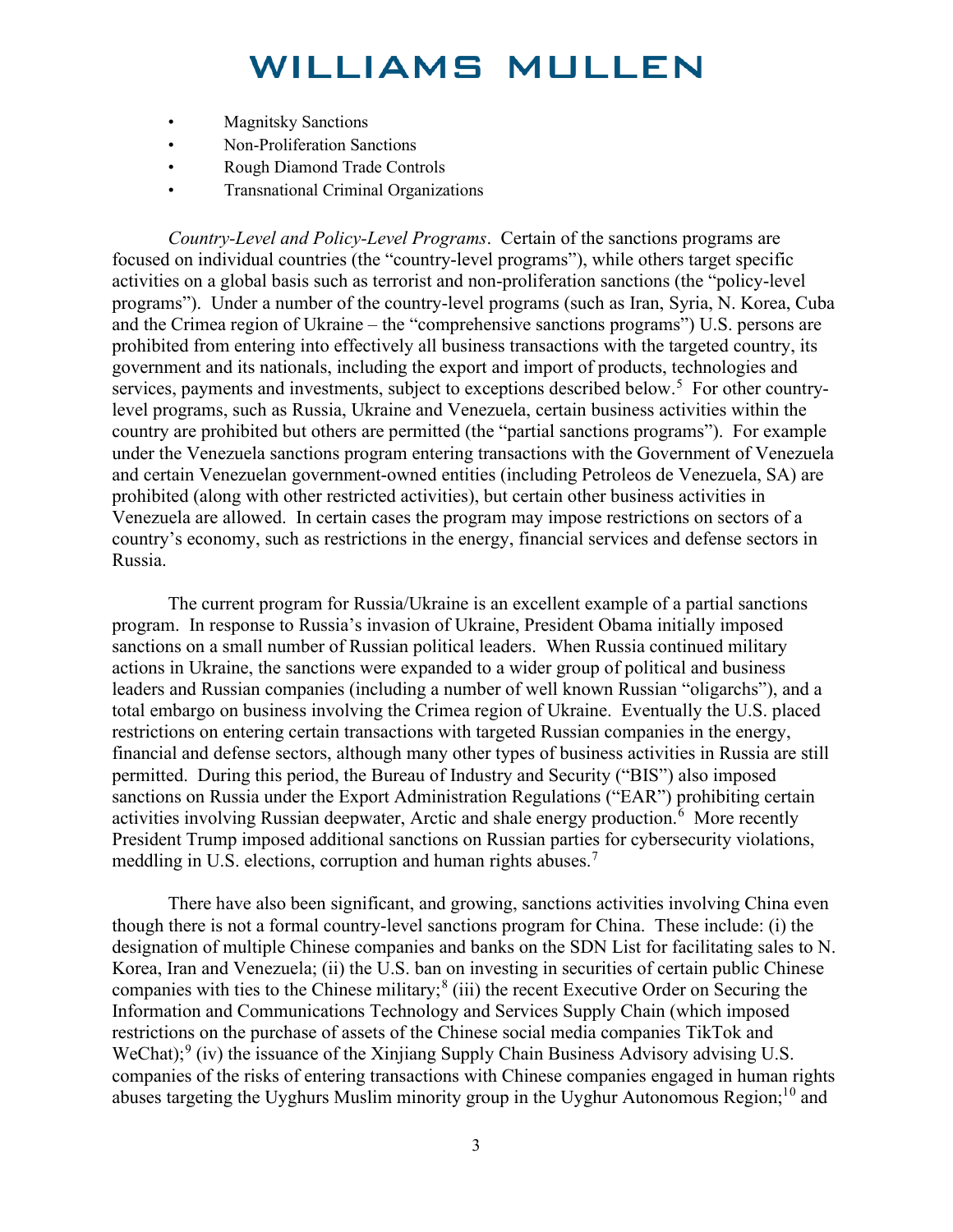(v) the adoption of sanctions involving Hong Kong under the Hong Kong Autonomy Act and Hong Kong Human Rights and Democracy Act. Thus sanctions requirements can find their way into many different types of business transactions around the globe.

Under the policy-level sanctions programs, the U.S. targets individuals and entities located in any country who have engaged in activities contrary to U.S. policy goals such as corruption, human rights abuses, nuclear proliferation and terrorist attacks. The targeted parties are placed on restricted party lists and subject to transaction blocking and asset freezes for assets subject to U.S. jurisdiction.

*Targeting of Individual Persons and Entities*. As referenced above, a major component of the U.S. sanctions program is that OFAC often targets individual persons and entities for the imposition of individual sanctions. Targeted parties are placed on the OFAC SDN List and all property and property interests of the targeted parties are blocked and may not be transferred, paid, exported, withdrawn or otherwise dealt in.<sup>[1](#page-17-10)1</sup> As a result, U.S. persons and foreign parties subject to U.S. jurisdiction are prohibited from entering effectively all types of business transactions with the targeted party anywhere in the world. In addition, such persons are required to block the assets of the targeted party that come within such person's possession, not deal in such assets and file initial and annual blocking reports with OFAC. In addition to the SDN List, OFAC maintains seven other restricted party lists which place different, sometimes less restrictive, requirements related to listed parties.<sup>1[2](#page-17-11)</sup>

The OFAC restricted party lists are not limited to parties from the 24 countries subject to country-level sanctions programs such as Iran and North Korea - OFAC frequently targets parties in other countries as well. Thus sanctions requirements related to SDN's and other listed parties may arise in effectively any country in the world.

*Sanctions On Entities Owned By SDNs*. To further complicate matters, under OFAC policy if an entity such as a company or partnership is owned 50% or more by one or more SDN's, that entity is also treated as if it is on the SDN List and subject to blocking and asset freezes, even if it is not itself named on the SDN list. As such, U.S. firms are prohibited from entering business transactions with such entities. OFAC attempts to block all property and property interests of SDN parties and considers stock in an entity that is owned by the SDN (and the entity itself and its assets) as subject to the blocking and asset freeze requirements.

If a party is placed on the SDN List, the party is effectively cut off from almost all international business and financial transactions, access to bank accounts and restrictions on international travel. As a result, the restricted party lists have become a powerful tool for the United States to isolate rogue regimes, despots, terrorists and other unsavory actors, and to apply pressures to advance its interests around the world short of taking military action.

However, these requirements also create serious compliance headaches for U.S. companies to avoid entering transactions with parties subject to sanctions and companies that they own anywhere in the world in routine day-to-day business transactions. For example, when OFAC imposed sanctions on the Russian "oligarchs" with close ties to Vladimir Putin in 2018,1[3](#page-17-12) U.S. companies had to immediately scramble to avoid sanctions violations in their dealings in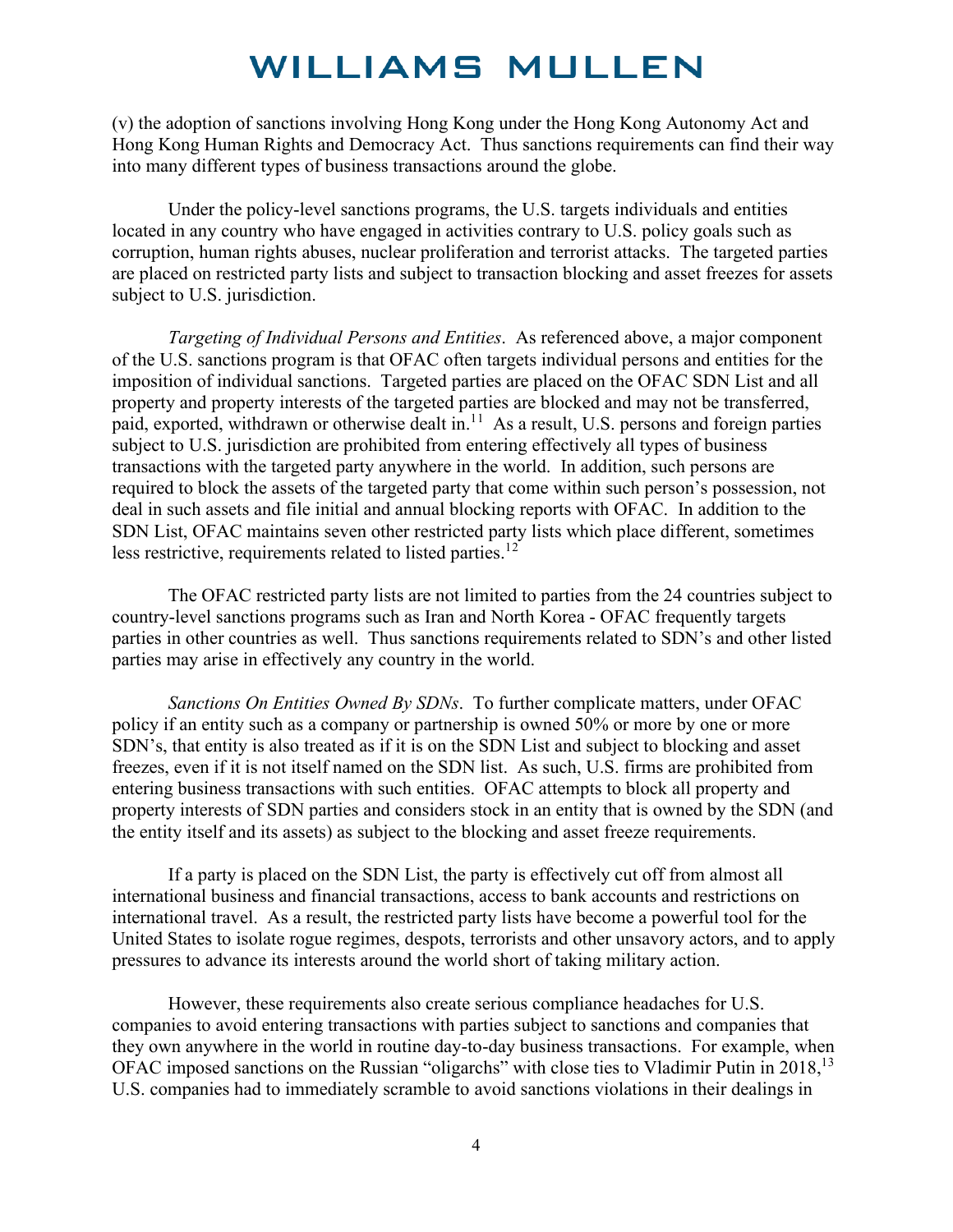Russia. These sanctions designations included many of the most prominent and politicallyconnected businessmen in Russia. In addition, since the sanctions also apply to companies that are 50% or more owned by these parties, the sanctions flowed down to many of the largest companies across the Russian economy that were owned by these parties including publicly traded United Company Rusal PLC, EN+, GAZ Group and Rosoboronoeksport.<sup>[14](#page-18-0)</sup> As a result, U.S. companies that conducted business with these companies were required to quickly wind down their business dealings with these parties or risk facing penalties for sanctions violations. Now when U.S. firms are entering business transactions in Russia and Ukraine they frequently conduct detailed due diligence reviews to confirm that the Russian companies with which they are dealing are not owned or controlled, directly or indirectly, by sanctioned parties. Since many Russian companies are owned through intermediary companies, nominee shareholders, trusts or other complex structures, this creates compliance headaches for U.S. companies. These sanctions law requirements apply not just to U.S. exporters and service providers but also to private equity funds and investment partnerships, joint ventures, real estate projects, technology licensing and other business activities.

*Application To U.S. and Foreign Persons*. The OFAC sanctions laws generally apply to "U.S. persons," and in certain instances to foreign persons. The term "U.S. person" includes: (i ) U.S. citizens and permanent resident aliens wherever located; (ii) entities organized under the laws of the U.S. or a jurisdiction within the U.S. (including foreign branches of such entities); and (iii) any individual or entity physically located within the U.S. In addition, foreign subsidiaries of U.S. entities are subject to OFAC requirements under certain of the sanctions programs (for example, under the Iran and Cuba sanctions programs). Also property of foreign parties that is located in the U.S. or comes within the possession or control of any U.S. person anywhere in the world is subject to OFAC jurisdiction.

In addition, foreign persons and companies operating outside the U.S. are subject to OFAC sanctions requirements in many instances as well.<sup>1[5](#page-18-1)</sup> These include: (i) where the foreign party has a requisite level of contacts with the U.S., such as engaging in transactions involving U.S. dollars, or dealing in U.S. products, software or technology; (ii) under "secondary" sanctions (ie., sanctions that specifically apply to non-U.S. parties) even if the foreign party has no contacts with the U.S.; (iii) where the foreign party is designated itself for sanctions itself and listed on the SDN List or other OFAC restricted party lists; and (iv) for foreign persons providing material support or assistance to or facilitating<sup>1[6](#page-18-2)</sup> a significant transaction with certain parties that are subject to sanctions. If a foreign company or individual violates a provision of the U.S. sanctions laws, they can be exposed to significant consequences for such actions, including criminal prosecution in the U.S. and/or being designated on the SDN List themselves.<sup>1[7](#page-18-3)</sup> (For a more detailed discussion of the application of U.S. sanctions laws to foreign companies see: [U.S. Sanctions Laws: Dangers Ahead For Foreign](https://www.williamsmullen.com/news/us-sanctions-laws-dangers-ahead) Companies.)

*Evasion, Avoidance, Facilitation; Providing Material Support*. Sanctions prohibitions include not just engaging in activities that directly violate the sanctions requirements, but also engaging in acts that "evade" or "avoid" these restrictions, and aiding, abetting and conspiracy with others to do so. Of particular note, assisting or providing material support to foreign parties in engaging in sanctions violations or evading sanctions ("facilitation") can be a violation – facilitation in this context is defined as assisting a foreign person in engaging in activities that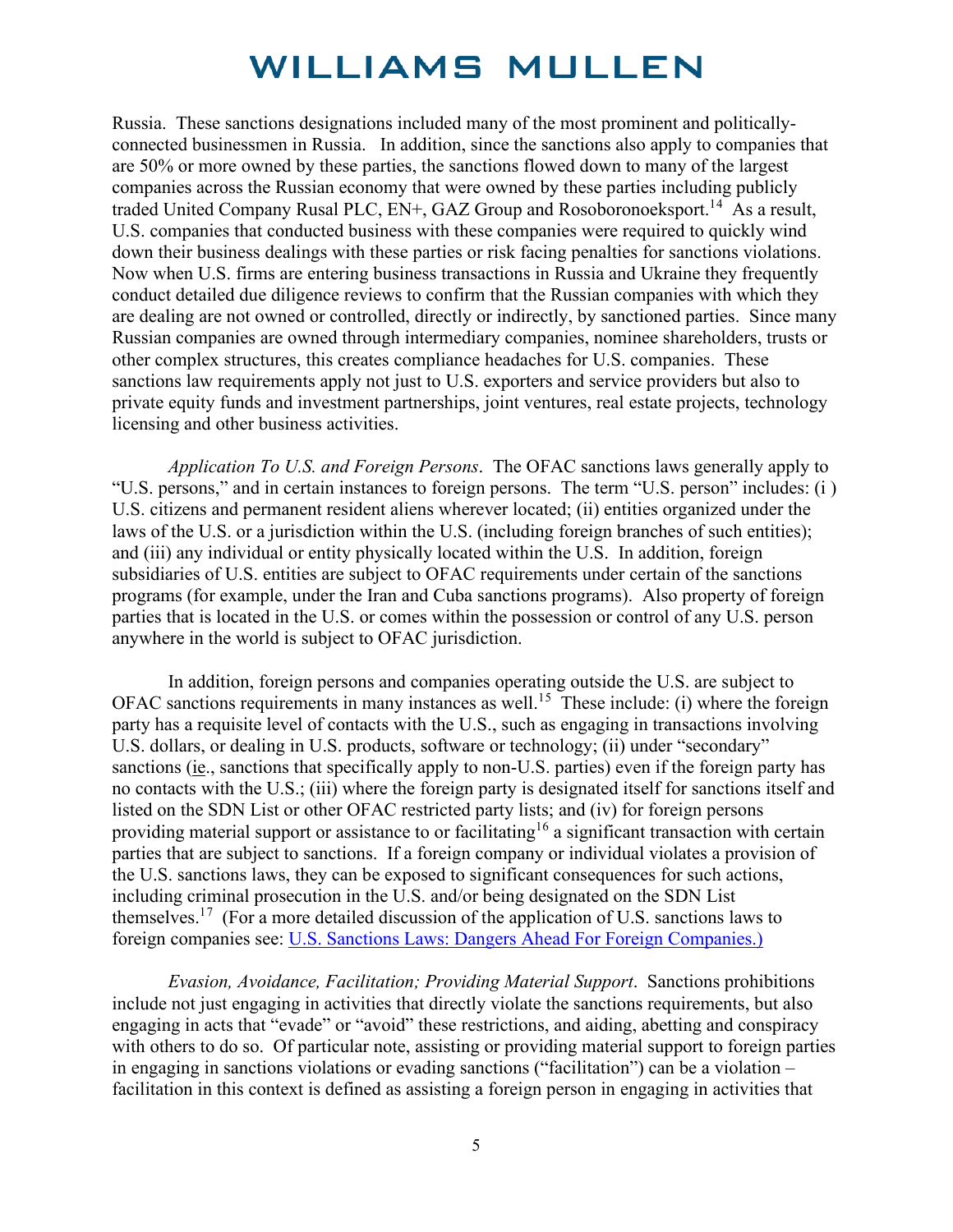would violate the sanctions laws if performed by a U.S. person.<sup>1[8](#page-18-4)</sup> Thus, even banks, accounting firms, law firms and other service providers that assist or provide resources, services or financial support to foreign parties that violate sanctions requirements or are designated as SDNs can be liable themselves for sanctions violations.

*General and Specific Licenses*. OFAC issues "general" license that provide certain exceptions to the sanctions requirements such as involving information materials and the sale of agricultural products, medicines and medical devices.<sup>1[9](#page-18-5)</sup> In addition, OFAC can grant "specific" licenses in which it provides authority for a party to engage in a particular activity that is otherwise prohibited in response to a specific request.

*National Emergency Authority*. Most sanctions programs are authorized under "national emergency" authority under IEEPA, the National Emergencies Act or similar statutory authority.<sup>2[0](#page-18-6)</sup> As such, there are fewer constitutional safeguards afforded to foreign parties who are designated for sanctions.<sup>2[1](#page-18-7)</sup>

*Penalties and Enforcement*. Penalties for violations of the U.S. sanctions laws include civil and criminal penalties of up to twenty years imprisonment and \$1,000,000 in fines per violation.<sup>[2](#page-18-8)2</sup> Such penalties can be imposed on both U.S. and foreign persons. Judicial review of OFAC determinations is authorized under most of the sanctions programs, but cases are limited. The U.S. government considers sanctions violations as undermining our most important foreign policy/national security goals and consequently is very aggressive in enforcing these laws. (For additional information on penalties and steps for addressing sanctions violations see: [Dealing](http://www.williamsmullen.com/news/dealing-violations-export-and-import-transactions)  [With Violations In Export and Import Transactions\)](http://www.williamsmullen.com/news/dealing-violations-export-and-import-transactions).

OFAC has adopted a number of novel steps in enforcing the sanctions laws. For example, in September 2020 the Treasury Department entered into a Memorandum of Understanding with the State of Delaware to initiate joint efforts to "shut down or otherwise disrupt the illicit activities of entities that should not be operating in the United States," including parties on the SDN List. Similarly, in December 2020 the Trump Administration announced that it would offer a \$5,000,000 reward for information related to activities that support sanctions evasions that benefit N. Korea.

*Overlap With Regulations By Other Federal Agencies*. Other federal agencies have adopted requirements that overlap with the sanctions programs, including under the Export Administration Regulations ("EAR") and the International Traffic In Arms Regulations ("ITAR").<sup>2[3](#page-18-9)</sup> Consequently, parties should use care to review these other areas in addition to OFAC regulations when reviewing sanctions issues to obtain a complete picture of the regulatory requirements that will apply to a particular transaction.

There are also other requirements under the sanctions programs including recordkeeping requirements<sup>2[4](#page-18-10)</sup> and initial and annual reporting requirements for blocked property<sup>2[5](#page-18-1)</sup> set forth in the OFAC regulations.

Examples of recent sanctions law requirements for U.S. companies include: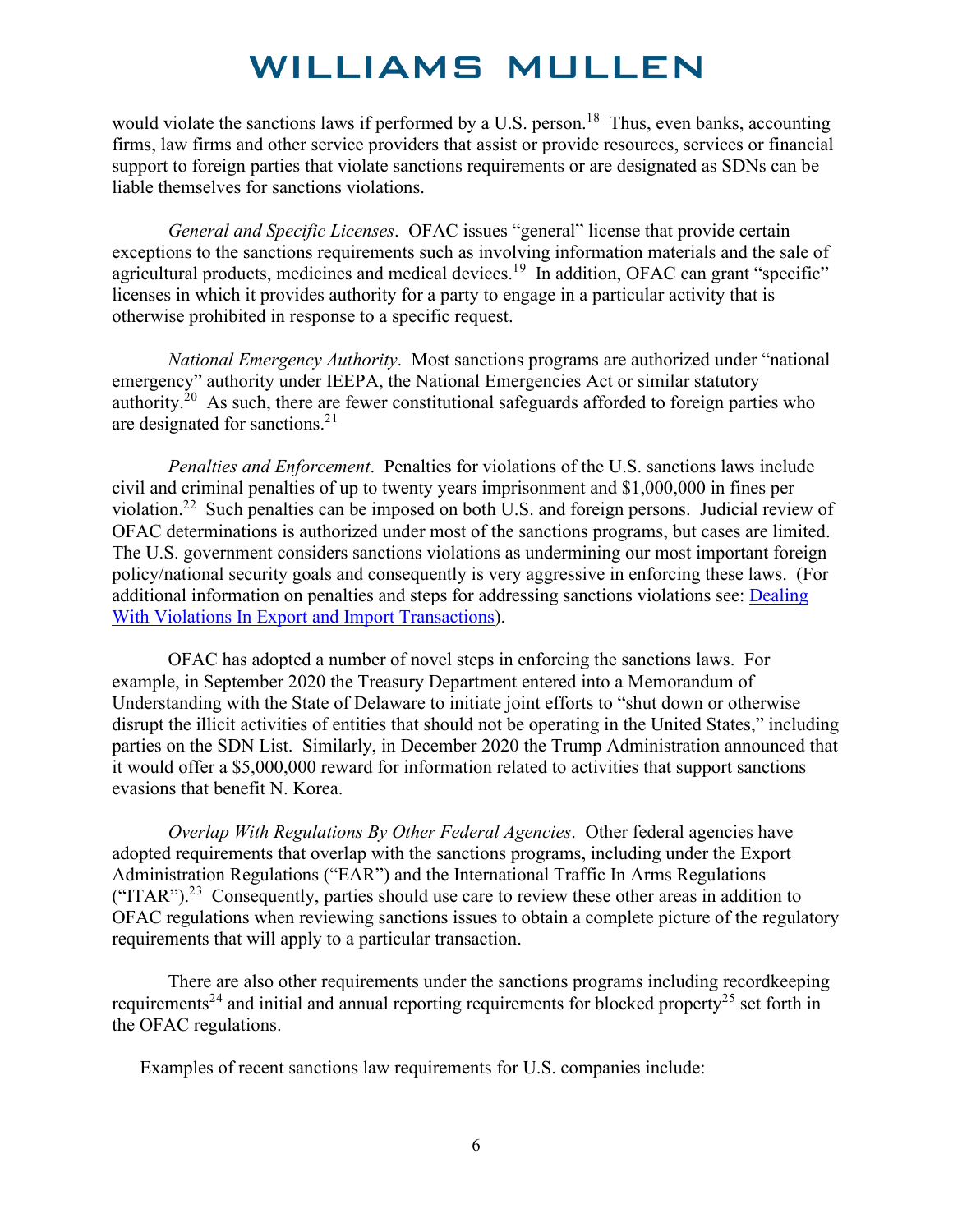- Transactions With Countries Subject to Country-Based Sanctions Programs Restrictions *will* apply to transactions with countries subject to comprehensive countrybased sanctions programs, and *may* apply to transactions with countries subject to partial country-based programs;
- Transactions With Parties On Restricted Parties Lists and Entities Owned By Such Parties – Restrictions on entering business transactions with parties listed on the SDN List and other OFAC restricted parties lists, and with entities that are owned 50% or more by one or more parties listed on the SDN List; requirements include blocking the assets of such parties and filing blocking reports with OFAC;
- Chinese Banks, Trading, Shipping and Technology Companies Restrictions on U.S. and foreign parties in dealing with designated Chinese and other non-U.S. banks, industrial companies, trading companies, shipping companies and other business enterprises that do business with or provide financial or other support to N. Korea, Venezuela, Iran and other parties subject to U.S. sanctions;
- Cryptocurrencies Prohibition on entering transactions involving cryptocurrencies issued by the Government of Venezuela (including the Venezuelan cryptocurrency the "Petro") and other parties designated for sanctions;
- Ransomware Payments Restrictions on the payment of ransomware payments to cybercriminals who have been listed on the SDN List. In addition, restrictions on companies providing support to companies making such payments including financial institutions, cyber insurance firms, and companies involved in digital forensics and incident response. $^{26}$  $^{26}$  $^{26}$
- Cybersecurity Restrictions on entering transactions with parties that have been sanctioned for involvement in cyber-security attacks against the U.S. including N. Korean parties in the Sony Pictures cyber-attack and Russian parties in connection with the 2016 U.S. Presidential elections;
- Anticorruption Prohibition on entering transactions with parties designated by the U.S. for corruption violations under the Global Magnitsky Sanctions;
- Hong Kong Sanctions Restrictions on entering transactions with Chinese parties designated for undermining Hong Kong's autonomy and restricting the freedom of expression or assembly of the citizens of Hong Kong pursuant to Executive Order 13936;
- Vessels Restrictions on chartering vessels that have been designated by OFAC for participation in sanctions evasion under various sanctions programs;
- Human Rights Violations Restrictions on engaging in transactions with Chinese companies implicated in human rights abuses against Uyghur and other Muslim minority groups in the Xinjiang Uyghur Autonomous Region and other parties involved in human rights violations;
- International Criminal Court Restrictions on entering transactions with persons on the SDN List for engaging in activities involving the International Criminal Court in prosecuting or investigating U.S. persons or allies under the International Criminal Court Sanctions Program;
- High Value Artwork Restrictions on entering transactions involving high value artwork with parties on the SDN List, including blocking and asset freeze requirements and requirements to file blocking reports with OFAC. See OFAC Guidance document: "Advisory and Guidance on Potential Sanctions Risks Arising from Dealings in High-Value Artwork."2[7](#page-18-12)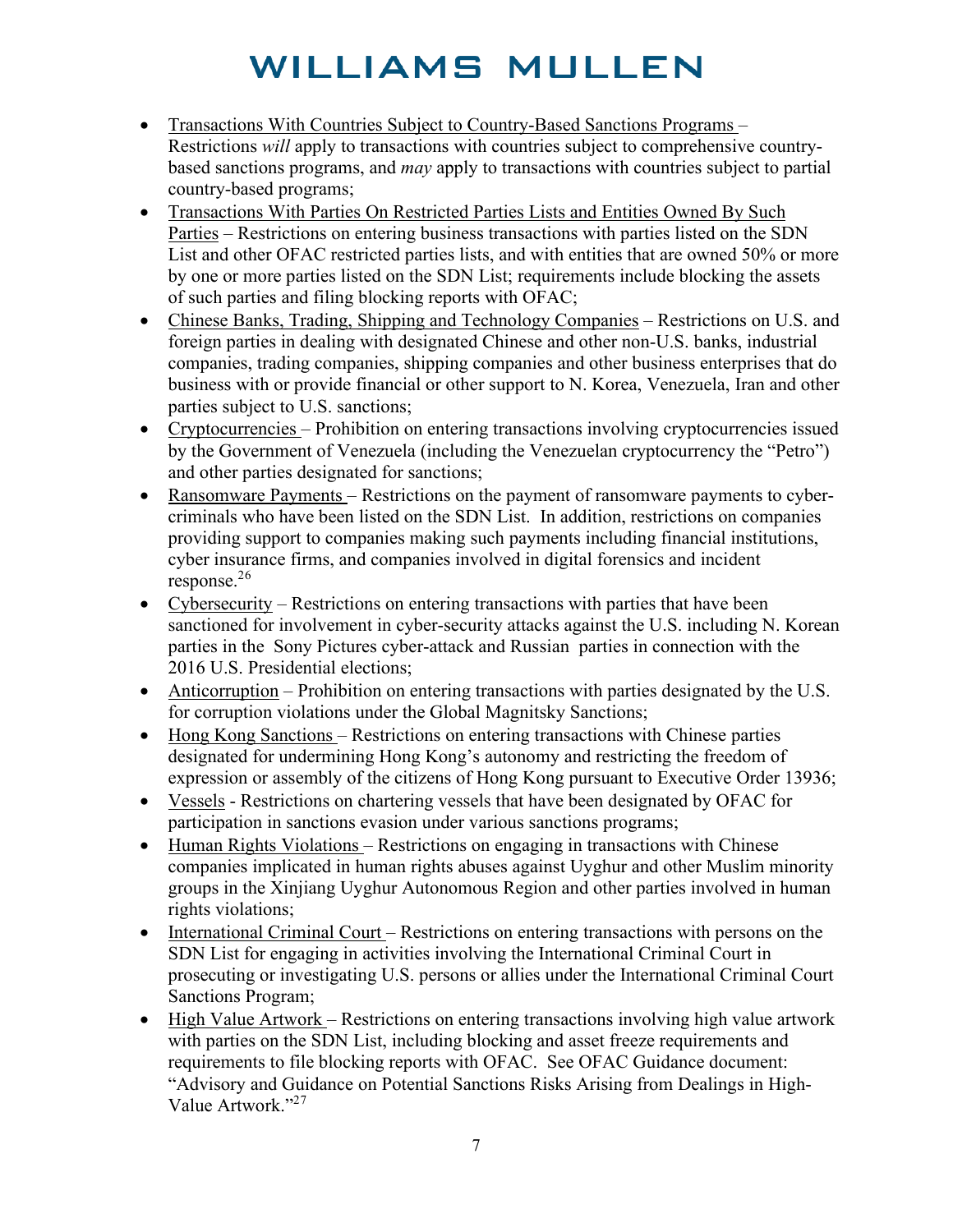- Interference With U.S. Elections Restrictions on dealing with parties in Russia and other jurisdictions listed on the SDN List for engaging in activities found to interfere with U.S. elections under the OFAC Foreign Interference In A U.S. Election Sanctions Program;
- Terrorist Activities Restrictions on entering transactions with parties designated for sanctions for engaging in acts of terrorism, and with parties that sponsor, provide financing or material or technological support for such parties under the OFAC Global Terrorist Sanctions;
- Sanctions Evaders Restrictions on U.S. and foreign parties providing material support, assistance, financing and other resources for parties that are listed on the SDN List.

#### **Sanctions Requirements In Day-To-Day Business Transactions**

So how do sanctions requirements apply in your company's international business operations? Of course, requirements may arise in one of the 24 countries subject to the OFAC country-based sanctions programs such as Iran, Syria, Russia and Venezuela, so you should be on guard when doing business in these countries. However requirements may also arise in many other countries due to restrictions on dealing with prohibited parties and entities owned by such parties on a worldwide basis (including publicly owned companies) and the risk that exports by your company to a legitimate country can be reexported by your customer to a prohibited country. Consequently it is prudent to review sanctions requirements for all countries in which you will be conducting transactions, including transactions involving exports, imports, services, licensing of software and technology, financing, investments and acquisitions, among others. The following are some examples of how sanctions requirements may arise in your company's dayto-day business activities:

- Your company sells its product to a customer in Sevastopol, Ukraine. Since Sevastopol is located in the Crimea region of Ukraine, sales to this location are subject to a comprehensive sanctions program and prohibited unless a general or specific license applies. Similarly, restrictions *may* apply if the product is sold to a country subject to a partial sanctions program.
- Your company sells its product to a customer in the U.A.E. and the customer then resells the product to a purchaser in Iran. In this case your company could be liable for sanctions violations if it had knowledge or "reason to know" that the product would be resold by the customer to Iran. "Reason to Know" is when facts were present that suggested a risk that the product would be shipped to Iran. Thus the U.S. company could have liability for a sanctions violation even if it did not have actual knowledge that the product would be resold to Iran. For further discussion of the application of the ["Reason To](https://www.williamsmullen.com/news/%E2%80%9Creason-know%E2%80%9D%20-%20chilling-term-exporters) Know" standard see: "Reason To Know – [A Chilling Term For Exporters.](https://www.williamsmullen.com/news/%E2%80%9Creason-know%E2%80%9D%20-%20chilling-term-exporters)"
- Your company sells its product to a Chinese company, and the Chinese company has been sanctioned for selling products to N. Korea – your company is prohibited from entering into any transactions with such party and must freeze any assets of that party that come into its possession.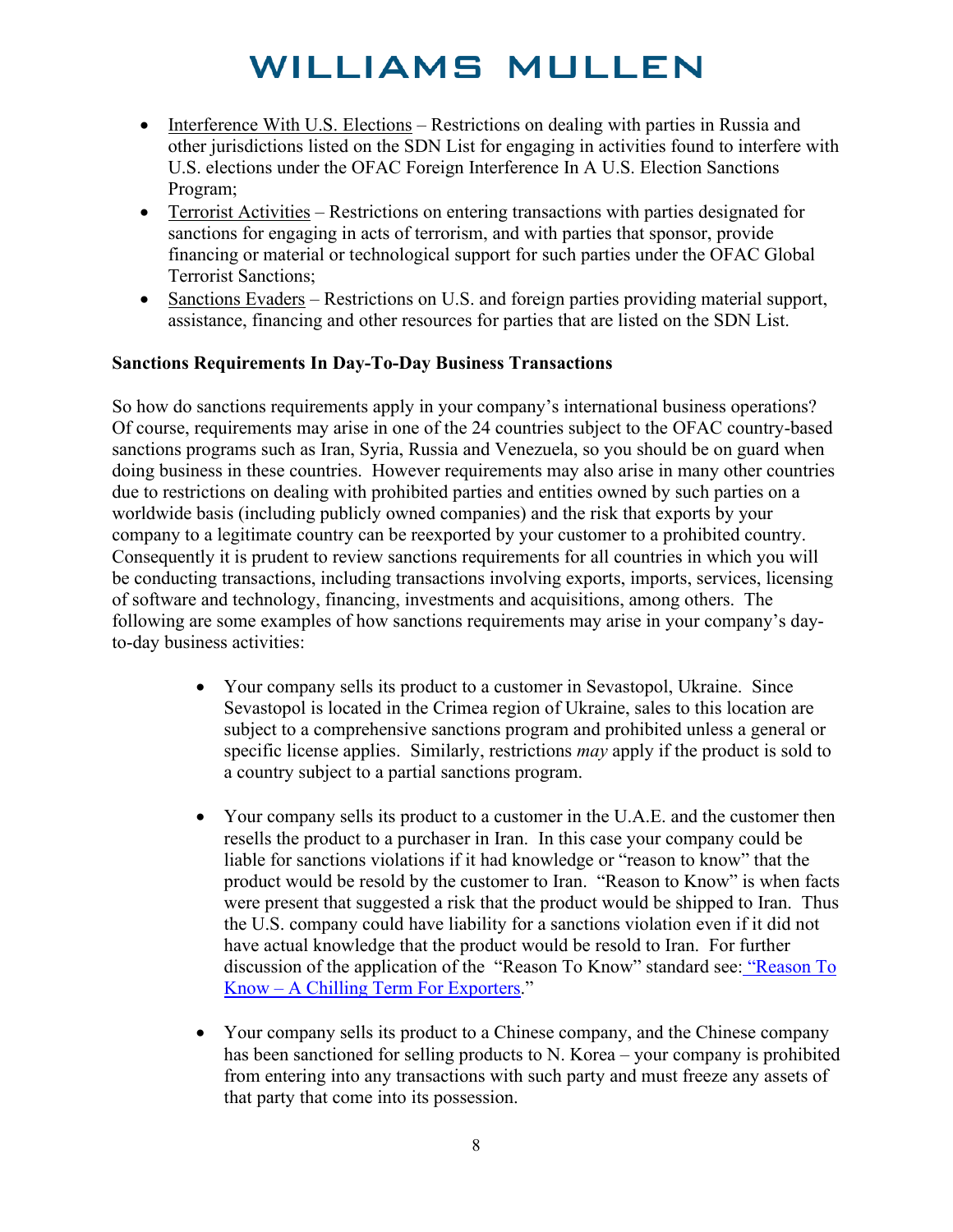- Your company sells industrial equipment to a customer in Europe and the customer resells the equipment to an oil and gas operator in Russia in violation of the EAR or OFAC Russian industry sector sanctions.<sup>2[8](#page-18-13)</sup> Under the terms of the EAR Russia sanctions the U.S. company is prohibited from selling the equipment if it knew that the product would be used in the Russian energy project or if it "is unable to determine whether the item will be used in such projects."  $29$  $29$  Thus your company could have liability for an EAR or sanctions violation even if it was not aware that the product would be sold to the prohibited energy project.
- Your company performs technical services for a company in the United Kingdom and this company is listed on the SDN List. You are prohibited from entering transactions with such party and are required to block its assets that come within your possession.
- Your company licenses its software to a customer that is not listed on the SDN List nor located in one of the countries subject to country-based sanctions, but its stock is owned 50% or more by a party listed on the SDN List. Since entities that are owned 50% or more by SDNs are themselves treated as sanctioned parties, your company is prohibited from entering transactions with this entity.
- You acquire a company overseas and after the closing you learn that prior to the sale the acquired company had been selling to customers in Iran, N. Korea, Syria or to parties on the SDN List, and there is a possibility that such sales are continuing. Depending on the terms of the acquisition, your company could have liability for the violations prior to the closing and almost certainly for any sanctions violations that occur after the closing.
- You sell a product to a company in Russia and you wish to obtain financing for the transaction through a Russian bank that is listed on the SDN List.<sup>3[0](#page-18-15)</sup> Since the bank is listed on the SDN List your company is prohibited from entering banking transactions with it.
- You charter a vessel that is listed on the SDN List. Since the vessel is listed on the SDN List your company is prohibited from chartering the vessel.

Sanctions requirements can arise in unexpected situations. For example, OFAC recently issued an advisory that if a company is subject to a cyber-attack by a foreign party listed on the SDN List, the U.S. company is prohibited from making ransomware payments to such party. (The advisory states that the U.S. company making the payment could be subject to liability based on strict liability, meaning that a party subject to U.S. jurisdiction may be liable even if it did not know or have reason to know it was engaging in a transaction with a sanctioned party.) The advisory further states that other U.S. parties that assist the U.S. party in making such payments, including financial institutions, cyber insurance firms, and companies involved in digital forensics and incident response, could also be liable for facilitation.<sup>3[1](#page-18-16)</sup> In another OFAC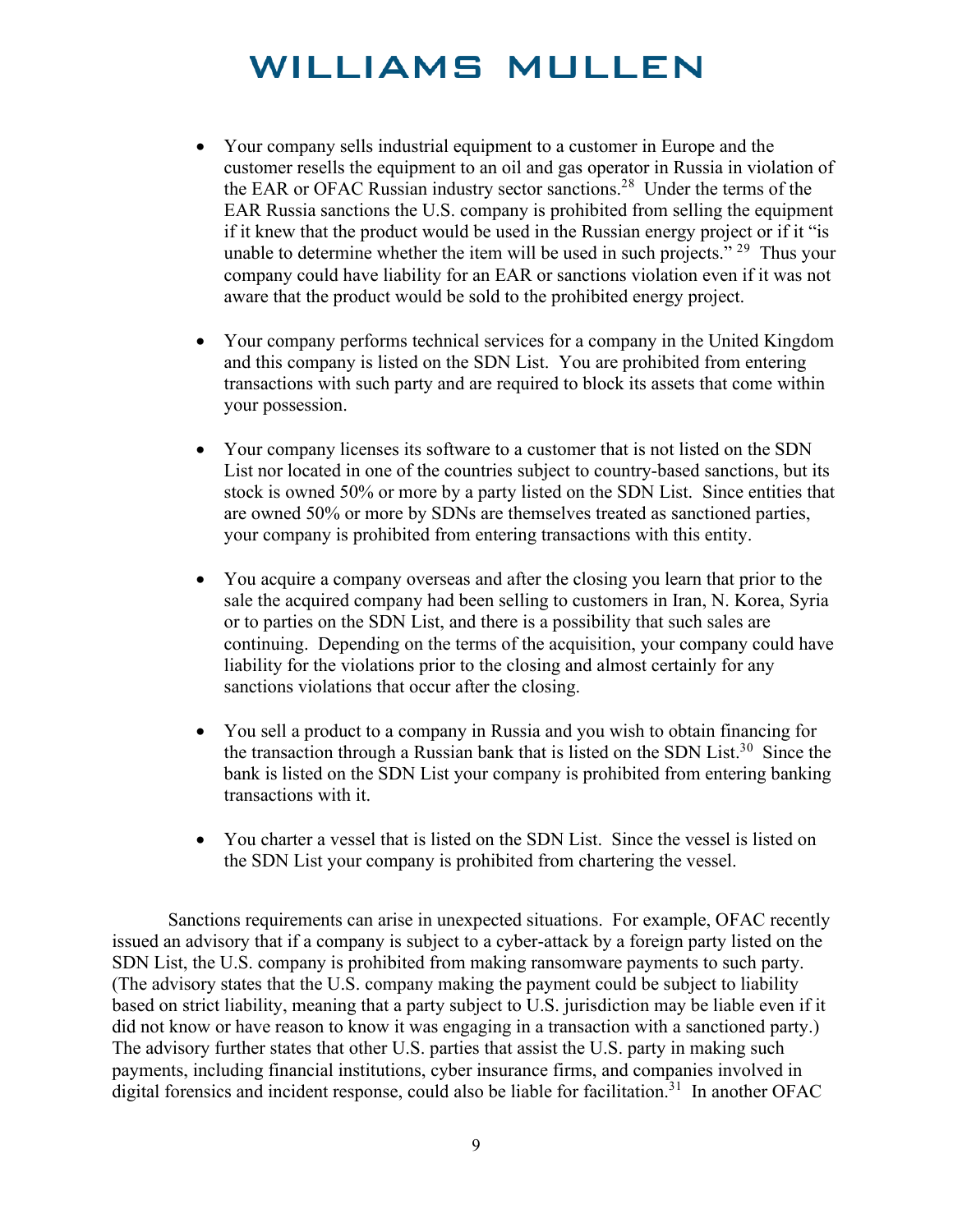advisory, OFAC warned U.S. companies against dealing in high-value artwork associated with persons blocked under OFAC authorization.<sup>3[2](#page-18-17)</sup>

Thus U.S. companies should use care to identify situations in which sanctions requirements may arise in the full array of their business activities.

#### **Compliance Procedures For U.S. Sanctions Laws**

What steps should your company take for compliance under the sanctions laws? OFAC recommends that companies adopt written compliance programs for sanctions law compliance. The type of compliance policies and procedures for an individual company will vary depending upon the company's size, products/industry, countries of operation and other factors. OFAC recommends that companies conduct a risk-based analysis of their operations to identify the areas of greatest sanctions requirements and compliance risk and adopt policies and procedures focused on these risks. While every company is different and a "one-size-fits-all" approach does not work for every company, the following are a number of compliance issues for U.S. companies to consider in dealing with OFAC sanctions requirements.

1. Transactions With Countries Subject to the Country-Based Sanctions Programs. The first issue to consider is whether you are entering a transaction with a country subject to the country-based sanctions programs. As referenced above, most transactions with countries subject to the *comprehensive* sanctions (such as Iran, Syria, Cuba, N. Korea and the Crimea region of Ukraine) are strictly prohibited unless a general or specific license applies. However countries subject to partial sanctions requirements, such as Russia, Ukraine, Venezuela, Nicaragua and Somalia (among others) may also raise significant compliance issues. In these countries, certain activities are prohibited while others permitted, requiring a careful review of the particular sanctions program in question to determine if your proposed activity is permitted. In addition, the countries subject to partial sanctions programs are likely to have a higher incidence of persons and entities that are listed on the SDN List and a greater chance that entities in these countries are owned by SDNs than in non-sanctioned countries, often warranting a higher level of due diligence review.

2. Transactions With Specially Designated Nationals And Other Restricted Parties. To protect against dealing with parties on the SDN List and other prohibited parties, companies commonly establish restricted party screening procedures. Under these procedures, the company compares parties to its transactions against the restricted party lists to confirm that the transaction parties are not named on the lists. There are many ways to conduct restricted party screening activities – ranging from conducting manual reviews on a transaction-by-transaction basis to use of more sophisticated screening software – the key is to adopt a screening process that is appropriate for your business.

In theory, screening for restricted parties such as SDN's involves simply comparing the names of parties in a proposed transaction against the restricted party lists in question. However in reality restricted party screening in a modern business enterprise can be a more complex task, especially for companies selling to multiple countries, with multiple offices, products and business practices. Issues that arise include dealing with commonly used names, spelling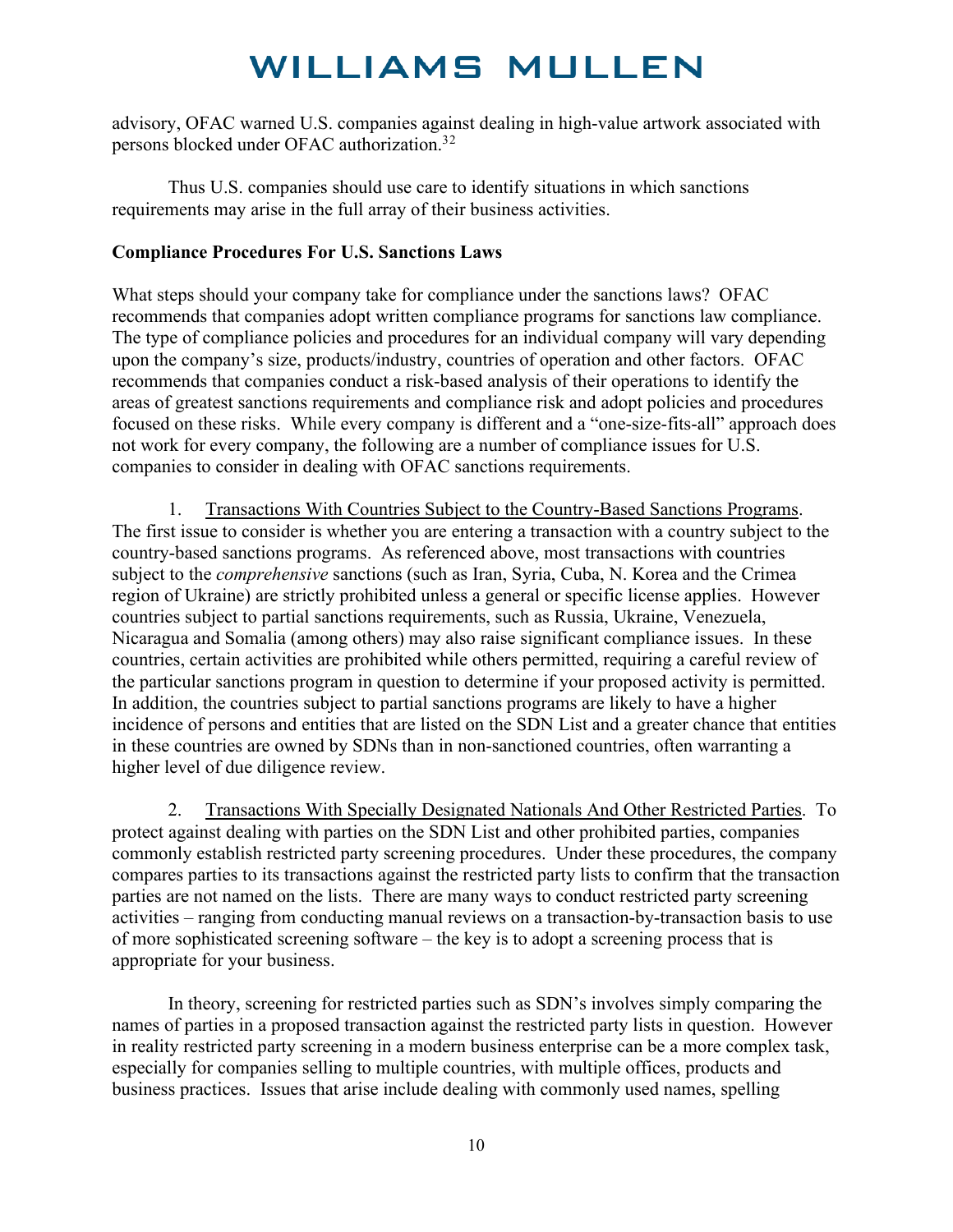variations, fictitious names, false positive hits and the regular addition of names to the lists. In addition to listing persons and entities on the SDN List, OFAC also lists shipping vessels that were found to be used to evade sanctions and U.S. parties are prohibited from chartering such vessels. Similarly OFAC recently imposed penalties on a U.S. company for entering a contract with a foreign company where the executive signing the contract for the foreign company was listed on the SDN List but the foreign company was not. These and other issues complicate the screening process and make proper planning of the process important. Issues to be considered in designing a screening procedure that is appropriate for your company include:

- *Parties To Be Screened*: Companies often screen not just the parties directly purchasing their products or services but also other parties to their transactions including end users, intermediate consignees, sales representatives, agents and other intermediaries, brokers, transportation carrier(s), freight forwarder(s), banks and other parties who will perform a role in the transaction.
- *Frequency:* Companies frequently conduct screening during the activities leading up to the sale - upon receipt of the purchase order or in conducting due diligence prior to the sale. More detailed screening procedures can also used, such as batch screening of repeat customers, periodic screening following initial screening (such as on a quarterly or annual basis) and retroactive screening to cover parties that have been added to the list following the date of the initial screen.
- *Screening Procedure*: Screening can be conducted through a number of techniques including manual screening against official U.S. government restricted party lists or through use of commercially available screening software programs. For example, some companies have automated screening software build into their ERP systems to conduct screening on an automated basis, and many routinely screen all of their existing customers, vendors and other parties on a periodic basis (including retroactive screening in the event a party has been added to the list after an initial screening).
- *Search Criteria*: Companies often utilize "fuzzy logic" or similar search techniques to screen for variations in spelling, abbreviated or fictitious names, etc.
- *Assessing Matches and False Hits*: If there is a match, the Company will need to assess if it is a true match or a false hit and communicate the results to the Company employees involved in the transaction.
- *Recordkeeping*: The company is required to maintain records of transactions subject to the OFAC sanctions requirements for a period of five years in accordance with the export recordkeeping requirements set forth in 31 CFR §501.601, and hence it would be prudent to maintain copies of the SDN screening searches.
- *Other Screening Issues*: Companies should also consider screening for shipping vessels, banks providing financial services in the transaction and individual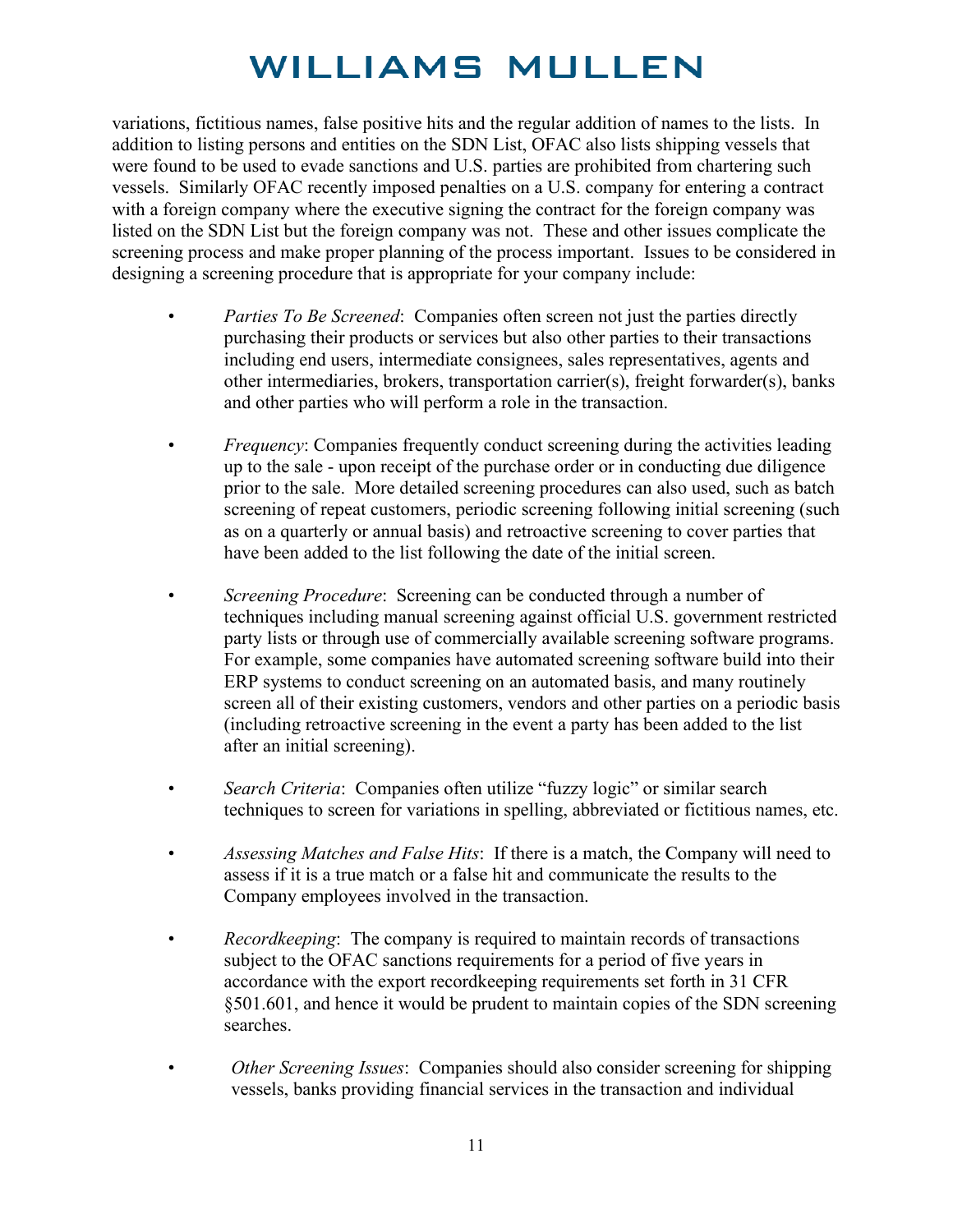officers of foreign companies who are signing contracts on behalf of the foreign company, among other issues.

3. Transactions With Entities Owned By SDN's. As referenced above, under OFAC's guidance if one or more parties listed on the SDN List own 50% or more of an entity such as a corporation or a limited liability company, the entity is also considered by OFAC to be a sanctioned party, even if the entity is not itself listed on the SDN List. Consequently U.S. persons are prohibited from entering transactions with such entity and OFAC's blocking and freezing requirements apply.<sup>[3](#page-18-18)3</sup> Accordingly, to avoid liability U.S. companies frequently conduct due diligence reviews of the stockholders of the companies with whom they are dealing and take other compliance steps, especially if the transaction involves a country subject to heightened sanctions risk. Since it is often difficult to determine the identities of stockholders of customers and other parties to a transaction, this is one of the most challenging compliance issues in dealing with sanctions issues. Examples of compliance steps to address these issues include use of OFAC compliance questionnaires, use of export compliance clauses in transaction documents, obtaining written warranties from foreign parties regarding the identity of their stockholders, independent reviews of official records, press reports and credit reports and reviews by private investigatory firms. Each transaction is different and companies must tailor their compliance strategies to the transaction in question and the level of risk involved.

4. Unauthorized Reexports To Prohibited Countries and Parties. One of the most significant sanctions risks faced by U.S. companies is from the unauthorized reexport of its products to a prohibited country or prohibited party. Under this scenario, a U.S. company sells its product to a customer in a lawful transaction, and the foreign customer then resells the product to a party in Iran, Syria or another prohibited country or to a party on the SDN List. Such transfers could occur in a normal commercial resale by the customer or an unauthorized diversion or transshipment without the knowledge of the company. In such situation the U.S. company could have liability for sanctions violations in certain situations. For example, under §560.204 of OFAC's Iran regulations U.S. persons are prohibited from selling products to a party in a third country with "knowledge or reason to know" that the product will be reexported to Iran. "Reason to know" is includes when facts are present that suggest a sufficient risk that the products will be shipped to the prohibited country.<sup>3[4](#page-18-19)</sup> Thus, even if a U.S. company does not have actual knowledge that its product will be shipped to a sanctioned country, if sufficient facts are present and the U.S. company fails to identify these in its due diligence for the transaction, the company could have a sanctions violation. (For further discussion of the application of the "Reason To Know" standard see: "Reason To Know – [A Chilling Term For Exporters.](https://www.williamsmullen.com/news/%E2%80%9Creason-know%E2%80%9D%20-%20chilling-term-exporters)") Again while a "one-size-fits-all" approach may not work for every company, many U.S. companies conduct careful due diligence in combination with one or more of the other compliance steps described above to reduce this risk.<sup>3[5](#page-18-20)</sup>

5. Other Countries Subject to Heightened Sanctions Risk. Certain countries that are not subject to specific country-based sanctions programs may nonetheless present a higher level of sanctions risk, even if they are not specifically named in a sanctions programs. This is due to being situated adjacent to countries subject to country-based sanctions programs with the increased risk of unauthorized transshipment or diversion to a prohibited country or party. Countries that are subject to such heightened sanctions risk include the United Arab Emirates,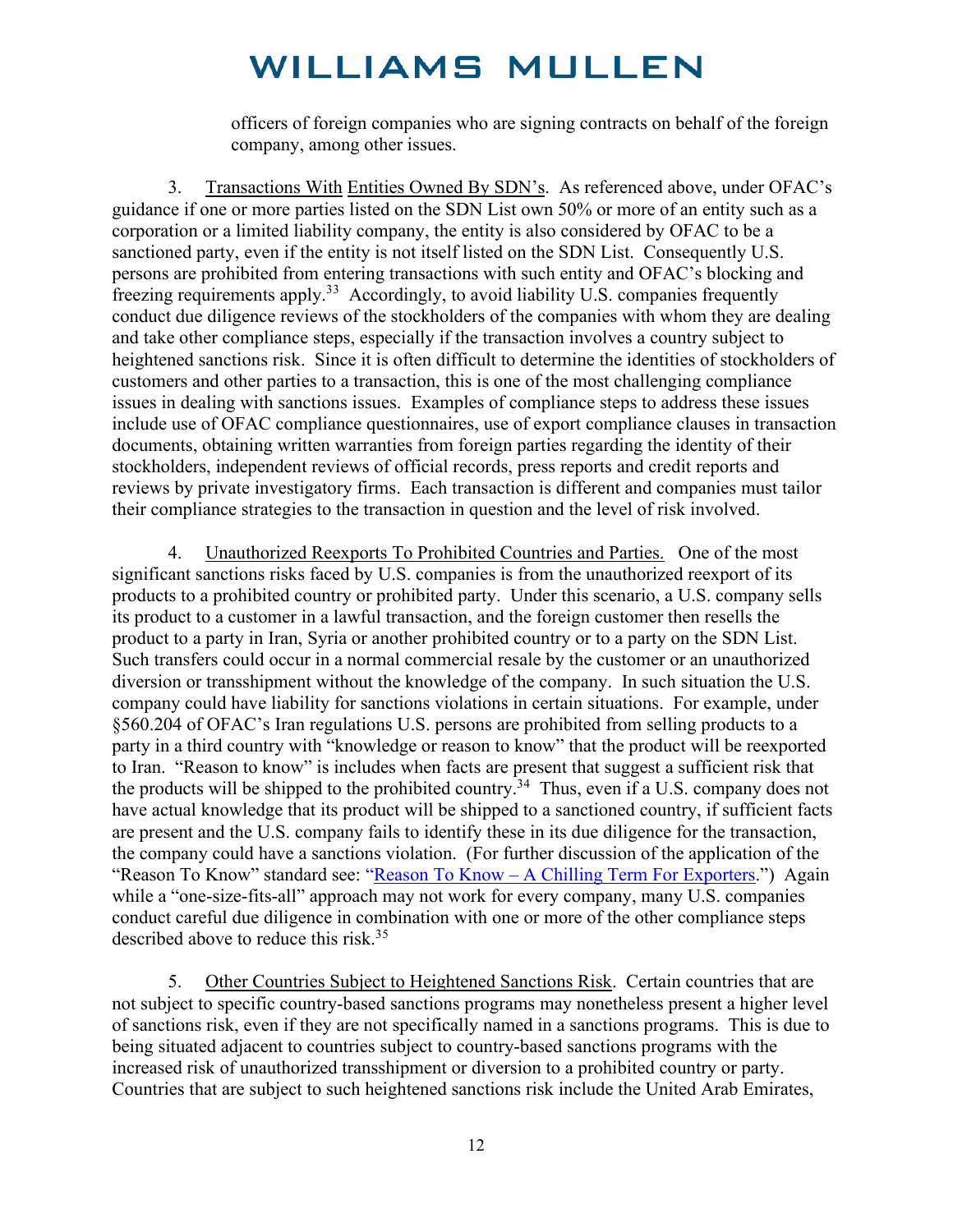Turkey and other Middle East countries (due to proximity to Iran and Syria), China and Hong Kong (due to proximity to N. Korea), Eastern European countries (due to proximity to Russia and Ukraine) and Central American countries (due to proximity to Cuba). Also tax haven jurisdictions present heightened sanctions and money laundering risks due to their secrecy laws and lax regulatory enforcement.

6. Foreign Subsidiaries Dealing With Prohibited Countries Or Prohibited Parties. In the U.S. it is common knowledge that U.S. companies are not permitted to enter transactions with restricted countries such as Cuba and Iran. However in most foreign countries it is perfectly legal to do business with these countries. If your company has subsidiaries in foreign countries, the employees in these subsidiaries may not be familiar with U.S. sanctions laws and may engage in transactions with sanctioned countries on a regular basis. The same principle applies in dealing with SDNs and other prohibited parties – most foreign persons have never heard of the SDN List or OFAC screening procedures. Under certain of the OFAC sanctions programs, foreign subsidiaries of U.S. companies are permitted to engage in certain transactions with countries subject to comprehensive sanctions programs that would otherwise be prohibited for U.S. persons under certain of the sanctions programs.<sup>3[6](#page-18-21)</sup> However for other country programs (such as Iran and Cuba) U.S. sanctions requirements strictly apply to the foreign subsidiaries of U.S. companies just as they apply to the U.S. parent company. To address this many U.S. companies with foreign subsidiaries provide procedures in their sanctions compliance programs for their foreign subsidiaries for complying with sanctions requirements.

7. Facilitation. As referenced above, in certain instances U.S. companies' foreign subsidiaries may be permitted to engage in transactions with countries subject to comprehensive sanctions laws.<sup>3[7](#page-18-22)</sup> In such cases, however, neither the U.S. parent company nor other U.S. persons are permitted to participate in the business activities involving the sanctioned country unless authorized under OFAC licenses or other authorizations. As part of this, the U.S. parent company and U.S. person employees of the parent and the subsidiary are prohibited from providing support or resources for the foreign subsidiary involving activities in the sanctioned country such as financing, management support, U.S. products/components, U.S. technology, business leads, technical support and other resources unless such activities are permitted under the terms of general or specific licenses. Companies should be alert to these issues to attempt to avoid "facilitation" by the U.S. parent company and other U.S. persons of such activities by their foreign subsidiaries.

In addition to activities to support foreign subsidiaries, U.S. persons should also avoid other types of activities that may constitute "facilitation," aiding and abetting or otherwise providing support or assistance (including financial, logistical, management and consulting support) to parties in engaging in activities that are prohibited under the sanctions laws.

8. Purchases By Foreign Customers Through Front Companies and Other Deceptive Practices. If foreign business or government officials are listed on the SDN List they may consider entering transactions using fictitious names, fraudulent front companies or other deceptive practices to evade U.S. sanctions laws. They may also use complex corporate structures to hide their identities, such as holding stock through trusts, holding companies, nominee directors, use of bearer shares or similar means. This is especially prevalent in regions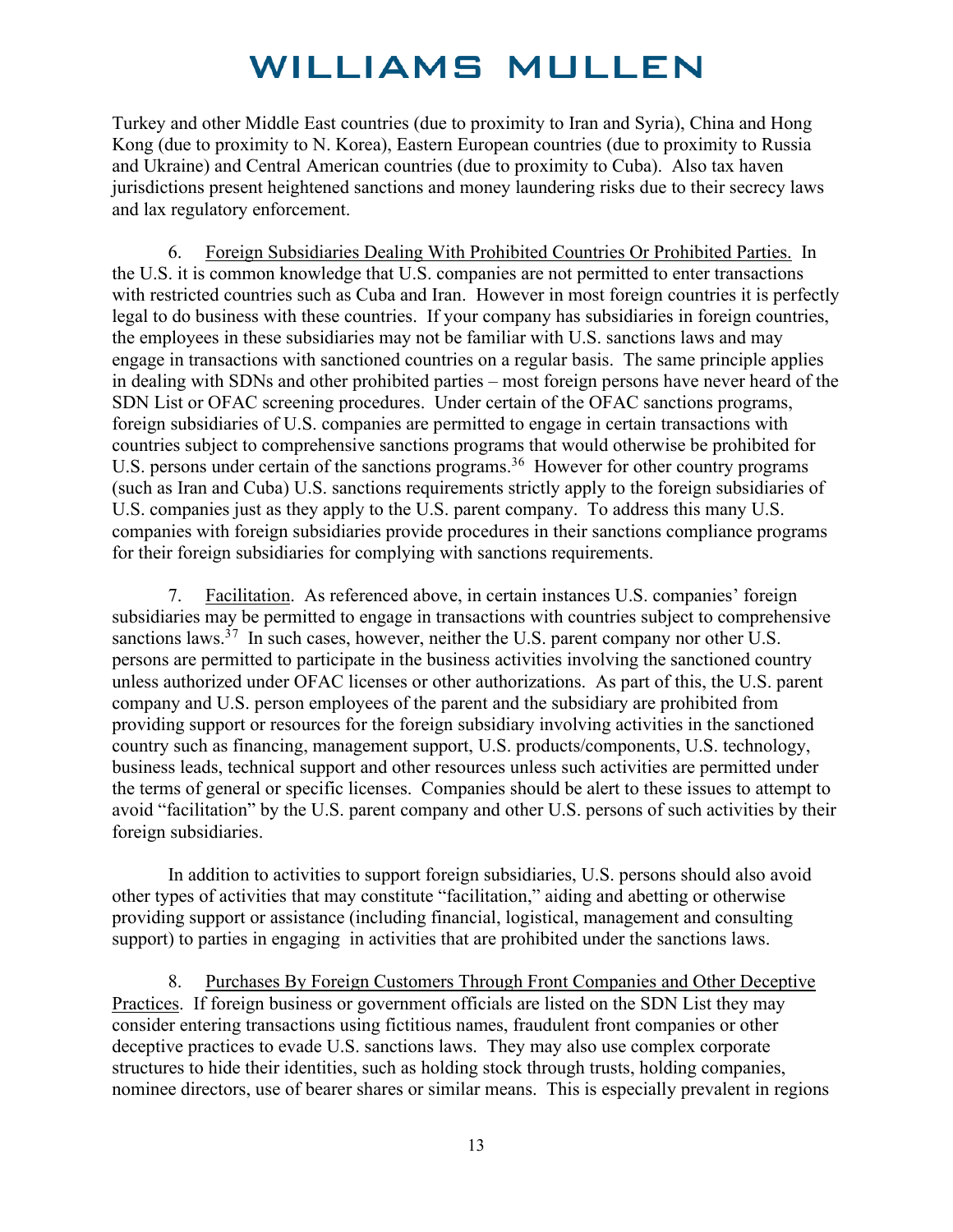subject to high levels of sanctions risk such as Russia/Ukraine/Crimea, the Middle East and more recently China/N. Korea. Many companies use a heightened level of due diligence review and other compliance steps in transactions in regions subject to a high level of sanctions requirements to assure that their products/services are not unwittingly sold to prohibited end users or diverted to prohibited destinations.[38](#page-18-23)

9. On-Line Sales. If a company engages in on-line sales or other electronic business transactions, sanctions laws frequently apply to such activities. Examples of questions to consider if your company is selling products/software or services through on-line channels include: (i) Are parties who are purchasing products/software/services from your company located in a country subject to sanctions programs such as Iran, Syria, N. Korea, Cuba and Crimea? (ii) Are parties purchasing your products listed on the SDN List or any other U.S. restricted party lists? (iii) Are entities that are purchasing your products owned 50% or more by SDN parties? (iv) Could parties purchasing your products be reselling them to parties in sanctioned countries or to sanctioned parties? (v) Could restricted parties be using your on-line resources to evade or avoid sanctions compliance, including use of fictitious names, country locations, destinations for product deliveries, etc.? OFAC has addressed this issue of sanctions compliance for online business practices in detail in a number of enforcement cases including involving PayPal, Inc. resulting in a penalty of the \$7,658,300.3[9](#page-18-24)

10. Mergers and Acquisitions. If your company is engaging in an acquisition transaction you should carefully consider OFAC sanctions issues as part of the transaction. This includes both in acquisitions of foreign companies (to review if they have engaged in transactions with sanctioned countries and parties) and U.S. companies (to review if they have lax sanctions compliance practices or past sanctions violations). If these are not handled properly your company can step into the target company's shoes and become liable for past violations in certain cases.

If you are acquiring a foreign company questions to consider include: (i) Has the target company engaged in activities that violate sanctions laws? (ii) Does it operate in or sell products or services to countries that are subject the U.S. sanctions laws? (foreign companies often conduct business in countries such as Iran, Cuba, Syria, etc.); (iii) Does it have offices, sales agents or distributors in such countries? (iv) Has it engaged in transactions with restricted parties or entities owned by such parties? (v) Has it provided support, assistance or resources to such parties? (vi) Does your company have proper procedures to deal with sanctions issues on a post-closing basis? Such issues include requiring the foreign company to cease sales activities with sanctioned countries and parties prior to the closing of the acquisition (including activities of the foreign company and its agents/distributors in aftermarket sales support, warranty claims, collections of receivables, payments of refunds, etc.), transfers of OFAC licenses and authorizations, and remedial steps if you discover sanctions violations after the closing that occurred prior to the closing.

For acquisitions of domestic U.S. companies, the same questions should be asked as well as reviewing if the target company has proper compliance procedures in place to address sanctions issues, if has it obtained all required OFAC licenses, filed reports, complied with recordkeeping requirements and if there have been any past violations. (For additional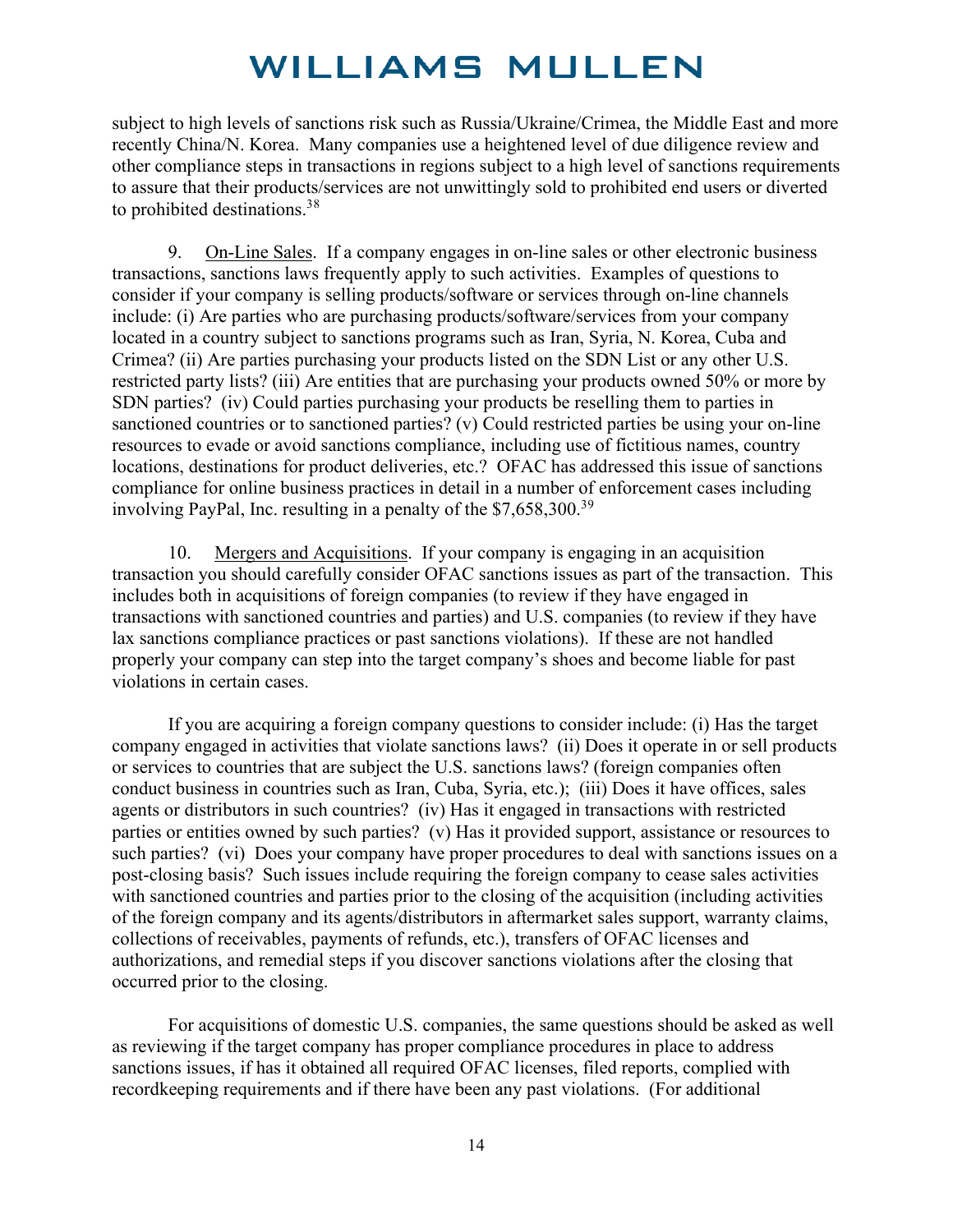discussion of these issues see: [Acquirer Can Be Liable For Export Control Violations of](https://www.williamsmullen.com/sites/default/files/files/Acquirer%20can%20be%20liable%20for%20export%20control%20violations%20of%20acquired%20company.pdf)  [Acquired Company.](https://www.williamsmullen.com/sites/default/files/files/Acquirer%20can%20be%20liable%20for%20export%20control%20violations%20of%20acquired%20company.pdf)

The same issue often arises for U.S. companies that are looking to be *acquired in an "exit" transaction* – if your company has OFAC enforcement problems in its past this may scare away potential acquirers or reduce the purchase price. Thus having strong sanctions compliance procedures in place now can help to reduce the risk of such problems in the future.

11. Compliance With License Terms and Conditions, Reporting and Recordkeeping Requirements. In certain instances activities which are otherwise restricted are allowed under exceptions in the various OFAC regulations under general licenses and specific licenses. However, these licenses often have detailed terms and conditions that must be met in order to rely on the authorizations. Companies relying upon a license must conduct their activities within the terms and conditions of the authorization throughout the entire time period in which they are relying on the authorization.

12. Regulations By Multiple Federal Agencies. As referenced above, a number of other U.S. agencies administer regulatory programs that impose requirements that are similar to the OFAC sanctions laws such as the embargoes administered by the Commerce Department under EAR Part 746 and restricted party lists under Part 744, debarred party lists and trade embargoes administered by the Directorate of Defense Trade Controls ("DDTC") within the State Department, and money laundering laws administered by the Treasury Department. Consequently U.S. companies should look beyond OFAC and monitor requirements of these other agencies as part of its sanctions compliance effort.

13. Updating Compliance Programs. OFAC recommends that companies "routinely update" their compliance programs to keep up with changes in the law. Many companies have existing export compliance programs that were adopted years ago. However many of the sanctions requirements discussed above have been adopted within recent years, so older compliance provisions may not reflect these changes. (OFAC's Framework for OFAC Compliance Commitments was not published until May 2, 2019.) Keeping compliance programs up to date is valuable in reducing risk for sanctions violations.

#### **The Challenge Ahead**

The U.S. sanctions laws are complex and ever-expanding. As such, they create an ongoing compliance challenge for U.S. companies. Based on current political and enforcement trends, this challenge will likely continue for the foreseeable future. U.S. companies should use care to understand these laws and adopt compliance strategies that are suitable for their business to address these issues.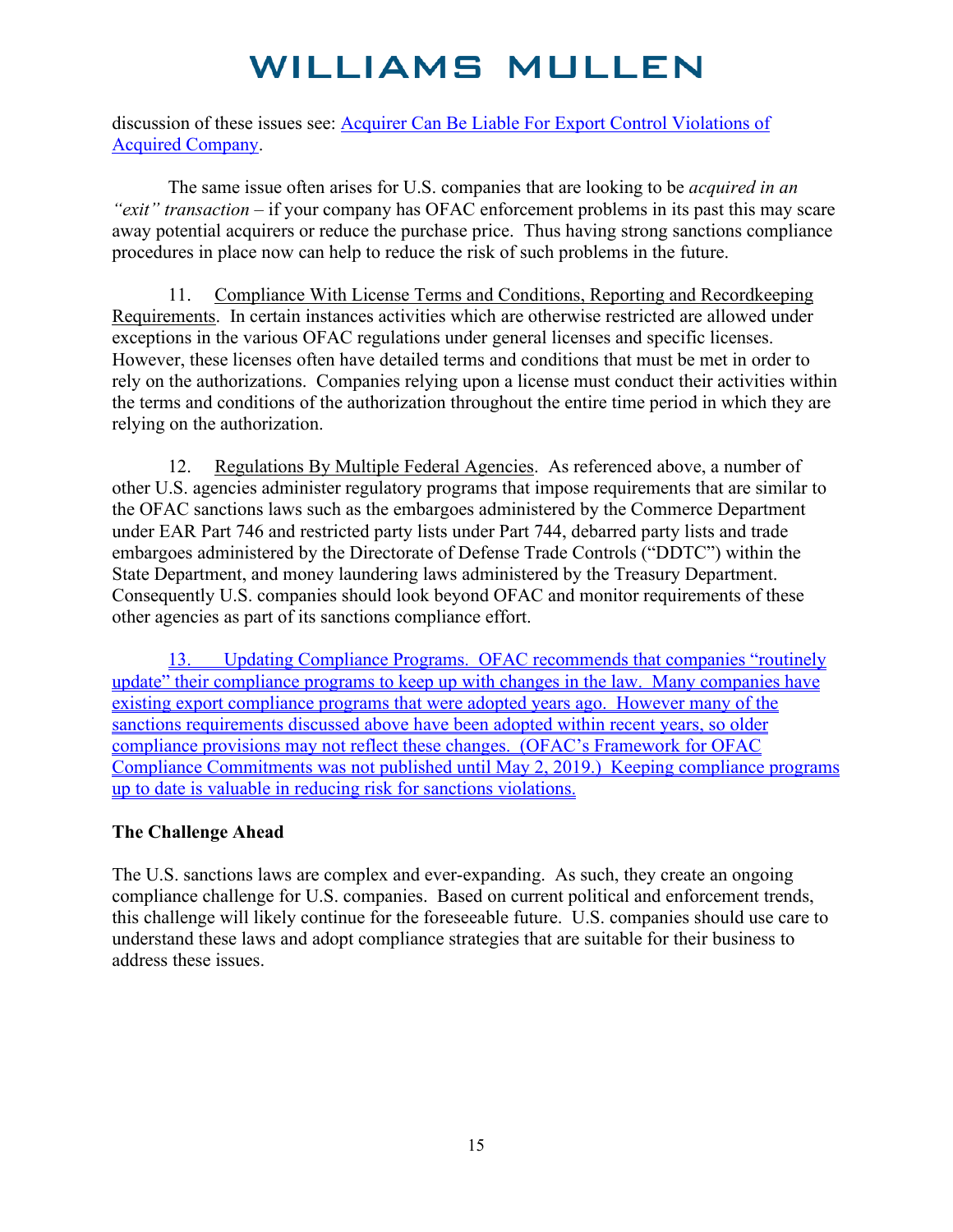#### ADDITIONAL RESOURCES

OTHER ARTICLES YOU MAY BE INTERESTED IN:

- [EXPORT CONTROL LAWS FOR THE GENERAL COUNSEL](https://www.williamsmullen.com/sites/default/files/files/FULL%20-%20Export%20Control%20Laws%20for%20the%20General%20Counsel%206.pdf)
- **[DEALING WITH VIOLATIONS IN EXPORT AND IMPORT TRANSACTIONS](https://www.williamsmullen.com/sites/default/files/files/Dealing%20With%20Violations%20In%20Export%20and%20Import%20Transactions%20-%20Full.pdf)**
- **[ITAR FOR GOVERNMENT CONTRACTORS](https://www.williamsmullen.com/sites/default/files/files/ITAR%20For%20Government%20Contractors_McVey_8_2017.pdf)**
- [ITAR COMPLIANCE CHECKLIST](https://www.williamsmullen.com/sites/default/files/files/ITAR%20Compliance%20Checklist_Mcvey_2018.pdf)

**Note: This article contains general, condensed summaries of actual legal matters, statutes and opinions for information and education purposes. It is not intended and should not be construed as legal advice.**

35321862\_7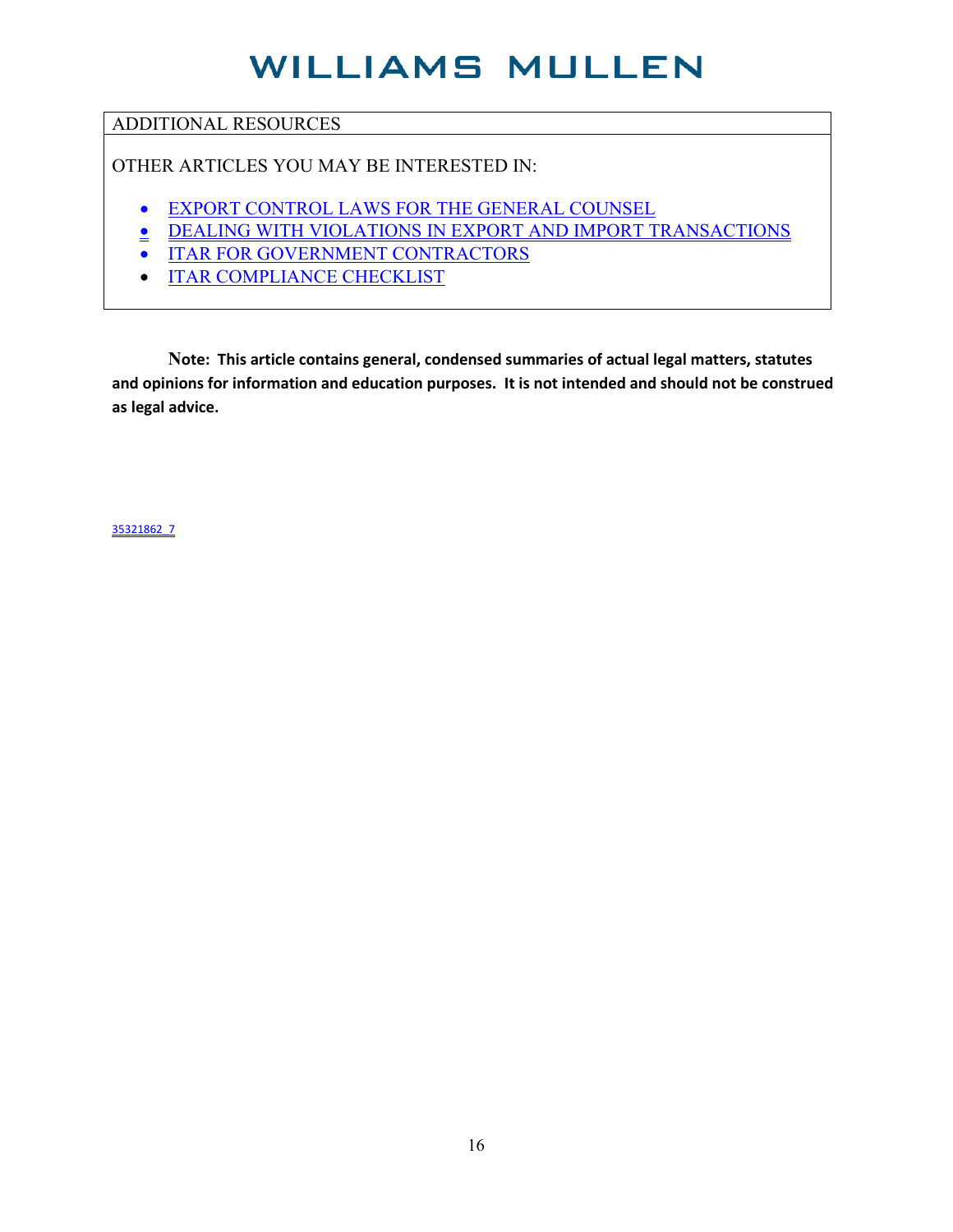$<sup>4</sup>$  In imposing sanctions under a program, the President can select from a menu of options – ranging from a</sup> simple designation of an individual for asset blocking up to a comprehensive trade/investment ban. Sanctions are often imposed on an incremental basis for dealing with foreign affairs problems, such as the Russian encroachment on Ukraine or the Syrian use of chemical weapons. So they may initially target a small handful of parties or activities in a particular country, and if the offensive behavior continues the sanctions may be expanded to include a wider array of restrictions, sometimes culminating in a total embargo of a foreign country.<br><sup>5</sup> In addition, the programs also block and prohibit dealing in any property interests of parties in the

targeted countries who have been designated by OFAC, along with entities owned by such parties.

 $<sup>6</sup>$  In addition to the Ukraine/Russia sanctions administered by OFAC, the Bureau of Industry and Security</sup> within the Commerce Department maintains a number of sanctions involving Russia including the Russian Industry Sector Sanctions set forth at 15 CFR §746.5, restrictions on dealings with certain Russian parties under 15 CFR §744.10 and restrictions on dealing with military end use and military end users in Russia under 15 CFR §744.21.

 $<sup>7</sup>$  In addition, as referenced above, the President may be mandated to impose additional Russian sanctions</sup> in the future under CAATSA.

<sup>8</sup> See Executive Order 13959: Addressing the Threat From Securities Investments That Finance Communist Chinese Military Companies, November 12, 2020.

 $9<sup>9</sup>$  See Executive Order 13873: Securing the Information and Communications Technology and Services Supply Chain, May 15, 2019.

<sup>10</sup> See OFAC Business Advisory: "Risks and Considerations for Businesses with Supply Chain Exposure to Entities Engaged in Forced Labor and other Human Rights Abuses in Xinjiang," July I, 2020.

 $11$  The U.S. may also impose other requirements under a sanctions designation such as restrictions on the issuance of visas by the U.S. to the targeted individual.

 $12$  In addition to the SDN List, OFAC maintains a number of other restricted party lists (plus a Consolidated List) which in some cases place different, sometimes less restrictive requirements on listed parties. These include the: Sectoral Sanctions Identifications List; Foreign Sanctions Evaders List; Non-SDN Palestinian Legislative Council List; Non-SDN Iranian Sanctions List; List of Foreign Financial Institutions Subject to Part 561 (the "Part 561 List"); the List of Foreign Financial Institutions Subject to Correspondent Account or Payable-Through Account Sanctions ("CAPTA List"); and the Non-SDN Menu-Based Sanctions List ("NS-MBS List"). OFAC also promulgates a Consolidated List which includes the identities of parties on the SDN List and the other restricted party lists, and the US government also maintains other restricted party lists such as the BIS Entity List, Denied Persons List and the Unverified List.

<sup>13</sup> These included seven Russian business executives, twelve companies that they owned or controlled, seventeen Russian government officials, a state-owned weapons company and a Russian bank.

<sup>&</sup>lt;sup>1</sup> OFAC, part of the Office of Terrorism and Financial Intelligence within the Treasury Department, was founded in 1950. OFAC and its predecessor agencies the Office of Foreign Funds Control and the Division of Foreign Assets Control have a history of blocking assets and restricting trade and financial transactions with U.S. enemies dating back to the War of 1812. These agencies operated under Presidential national emergency powers including under the Trading With the Enemy Act of 1917 and other statutory authority to impose asset freezes and trade embargoes involving U.S. adversaries, including administering the Proclaimed List of Certain Blocked Nationals, or the "Black List."

 $2^2$  For example, the Ukraine/Russia sanctions were imposed in response to the Russian invasion of Ukraine, and the Venezuela sanctions were imposed due to human rights abuses.

 $3$  There are typically separate sets of regulations, executive orders and in some cases statutory authorities for each sanctions program.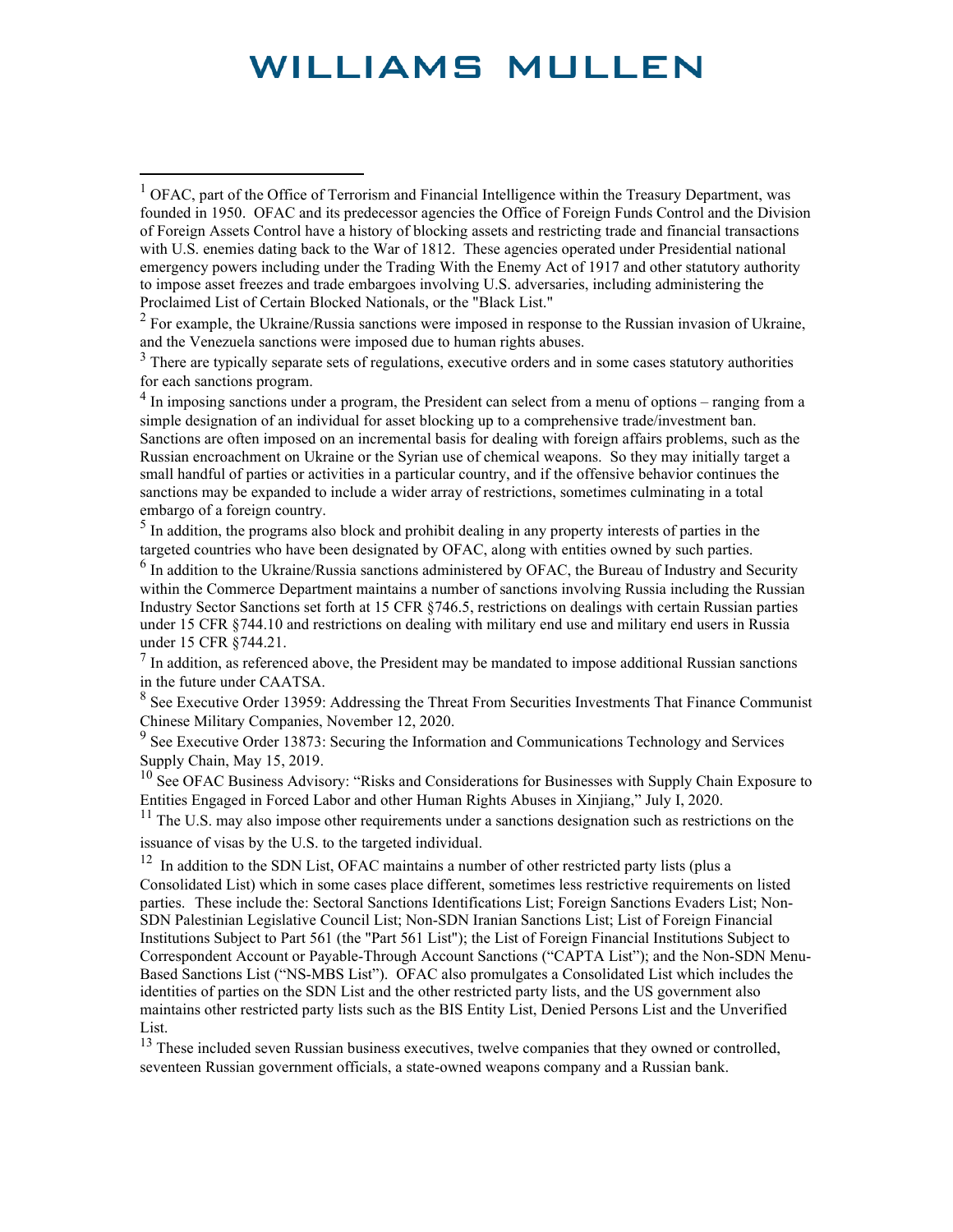<span id="page-17-0"></span><sup>14</sup> On December 19, 2018 OFAC submitted its Notification to Congress of its intention to terminate sanctions imposed on United Company Rusal plc, EN+ Group plc and JSC EuroSibEnergo after thirty days as the individual party identified on the SDN List that owned 50% of such entities had restructured his ownership and reduced his holdings in such entities below 50%. On January 27, 2019 OFAC removed United Company Rusal plc, EN+ Group plc and JSC EuroSibEnergo from the SDN List.

 $15$  In fact, the incidence of this is increasing due to recent political events (such as in Iran and N. Korea), and legislative enactments such as the Countering America's Adversaries Through Sanctions Act of 2017 ("CAATSA").

<span id="page-17-1"></span><sup>16</sup> The concept of "facilitation" by foreign parties in assisting others in sanctions violations is separate from OFAC's well known doctrine of "facilitation" by U.S. persons in assisting foreign parties in sanctions violations.

<span id="page-17-3"></span><span id="page-17-2"></span> $17$  The theories of jurisdiction under which foreign companies can be subject to U.S. sanctions has been increasing based upon a growing number of recent OFAC enforcement cases against foreign companies.<br><sup>18</sup> See additional discussion of prohibited facilitation in section C.7 below.

 $19$  The scope of these general licenses may very under certain of the sanctions programs.

<span id="page-17-5"></span><span id="page-17-4"></span> $20$  Most sanctions programs are initiated by the President issuing an Executive Order declaring a national emergency under IEEPA and the National Emergencies Act and designating parties who will be the target of the sanction. OFAC will then frequently issue regulations and begin licensing activities related to the program. However sanctions programs have also been mandated by Congress under specific legislation, either to initiate a sanctions program (such as in the Venezuela program) or to amend it later on (such as amendments to the Iran, N. Korea and Russia programs under the Countering America's Adversaries Through Sanctions Act ("CAATSA"). They may also be adopted in response to United Nations resolutions or other multilateral obligations. Once initiated, the programs are frequently amended through subsequent Executive Orders, regulations and statutory mandates – for example under the Iran sanctions program there are 11 separate statutes, 27 executive orders and 4 complete sets of regulations. While the sanctions programs are typically driven the by the Executive Branch, in certain cases Congress can be the driving force, often for political reasons. For example, under the recently enacted CAATSA Congress has imposed requirements that President Trump adopt additional sanctions on Iran, Russia and North Korea, and that prohibit the repeal of certain Russian sanctions by the President without Congressional authorization.

<span id="page-17-8"></span><span id="page-17-7"></span><span id="page-17-6"></span><sup>21</sup> There are no open judicial proceedings required for a party to be designated on the SDN List. Rather determinations are made by the Treasury Department in conjunction with the State Department and other federal agencies in a non-public process. While designated parties are permitted to challenge the designation through a submission to OFAC, this process does not provide for procedural protections such as the right to the cross-examination of witnesses, etc.

<span id="page-17-11"></span><span id="page-17-10"></span><span id="page-17-9"></span><sup>22</sup> Penalties for violations include civil and criminal penalties. Criminal penalties are up to twenty years imprisonment, \$1,000,000 in financial fines, or both per violation. Civil penalties are up to the greater of \$307,922 or twice the amount of the underlying transaction, per violation subject to adjustment under the Federal Civil Penalties Adjustment Act. OFAC has a robust enforcement division which initiates civil enforcement cases. In addition, the U.S. Justice Department in Washington, D.C. and individual U.S. Attorneys' offices initiate criminal prosecutions of sanctions violations, sometimes in conjunction with OFAC or independent of the agency. Judicial review of OFAC determinations is authorized under most of the sanctions programs, but cases are limited. (See, eg., Epsilon Electronics Inc. v. U.S. Dept. of the Treasury Office of Foreign Assets Control, Et. Al., In the U.S. Court of Appeals for the District of Columbia Circuit, No. 16-5118, May 26, 2017.).

<span id="page-17-12"></span><sup>23</sup> For example, under the EAR the Bureau of Industry and Security regulates transactions with many of the countries subject to OFAC sanctions under 15 CFR Part 746 (Embargoes) including Iran, Syria, Russia, Cuba, Iraq, N. Korea, Iran and Crimea. Similarly the EAR sets forth restrictions on transactions with Russia that are separate from the OFAC Russia requirements, including the Russian Industry Sector Sanctions set forth at 15 CFR §746.5, restrictions on dealings with certain Russian parties under 15 CFR §744.10 and restrictions on dealing with military end use and military end users in Russia under 15 CFR §744.21. In addition, as referenced above, the President may be mandated to impose additional Russian